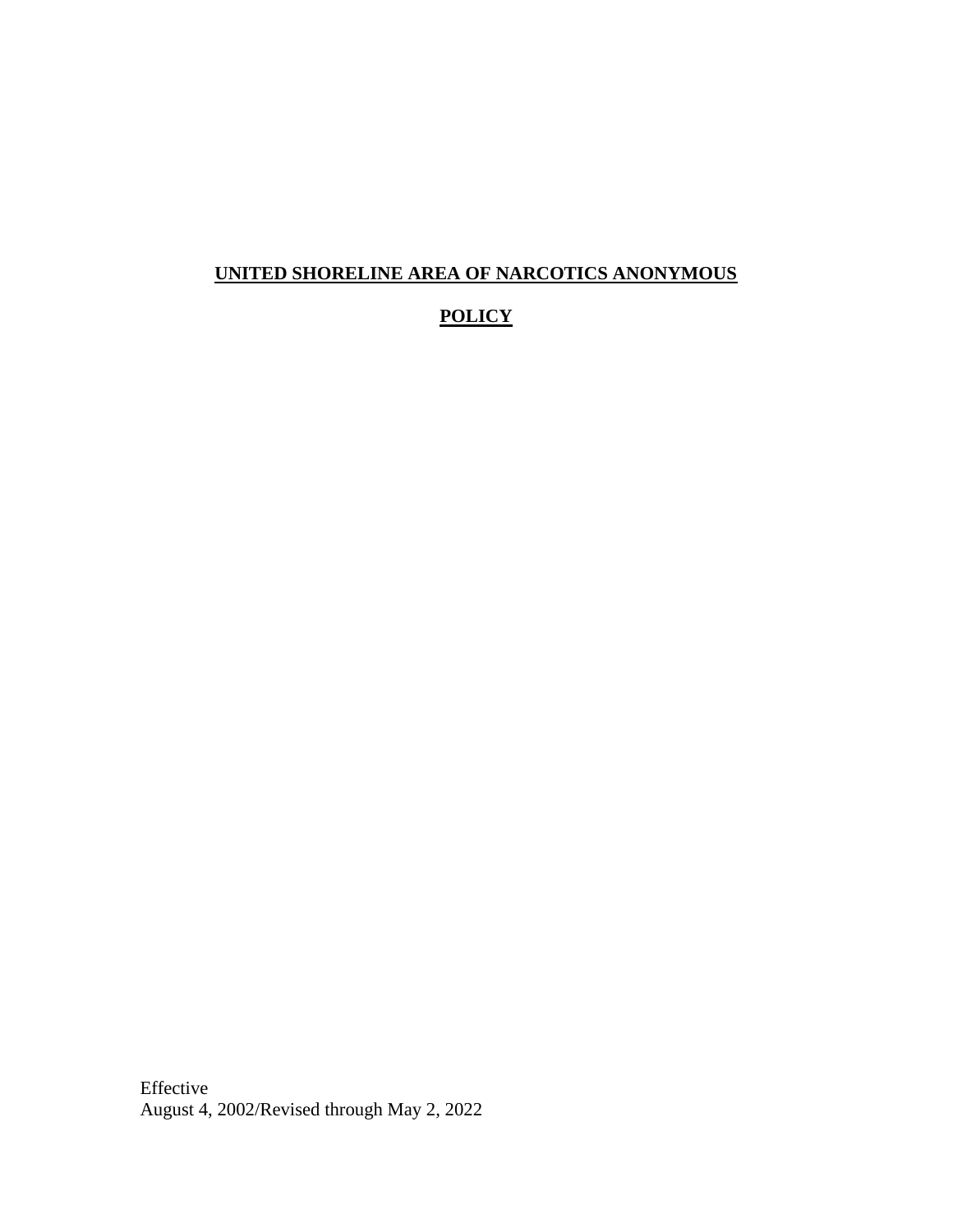# **Table of Contents**

| I.  | Purpose                                                                                                                                                                                                                                                                                                                                                                                                           | 1                                                                                  |
|-----|-------------------------------------------------------------------------------------------------------------------------------------------------------------------------------------------------------------------------------------------------------------------------------------------------------------------------------------------------------------------------------------------------------------------|------------------------------------------------------------------------------------|
| Ш.  | <b>Function</b>                                                                                                                                                                                                                                                                                                                                                                                                   | 1                                                                                  |
| Ш.  | <b>Rules of Order</b>                                                                                                                                                                                                                                                                                                                                                                                             | 2                                                                                  |
|     | III.A. General<br>III.B. Format<br>III.C. Motions<br>III.D. Handling of Motions<br>III.E. Conference Agenda Report                                                                                                                                                                                                                                                                                                | $\overline{2}$<br>$\overline{3}$<br>5<br>6<br>6                                    |
| IV. | <b>Trusted Servants</b>                                                                                                                                                                                                                                                                                                                                                                                           | 7                                                                                  |
|     | IV.A. General<br><b>IV.B. Executive Committee</b><br>IV.B.1. General<br>IV.B.2. Chair<br>IV.B.3. Vice Chair<br>IV.B.4. Secretary<br>IV.B.5. Treasurer<br>IV.B.6. Policy Facilitator<br><b>IV.C. Alternate Treasurer</b><br>IV.D. Regional Committee Member (RCM)<br>IV.E. Alternate Regional Committee Member (ARCM)<br>IV.F. Coffee Maker<br>IV.G. Setup Person<br><b>IV.H. Subcommittees</b><br>IV.H.1. General | 7<br>8<br>8<br>9<br>10<br>11<br>12<br>13<br>13<br>14<br>14<br>15<br>15<br>16<br>16 |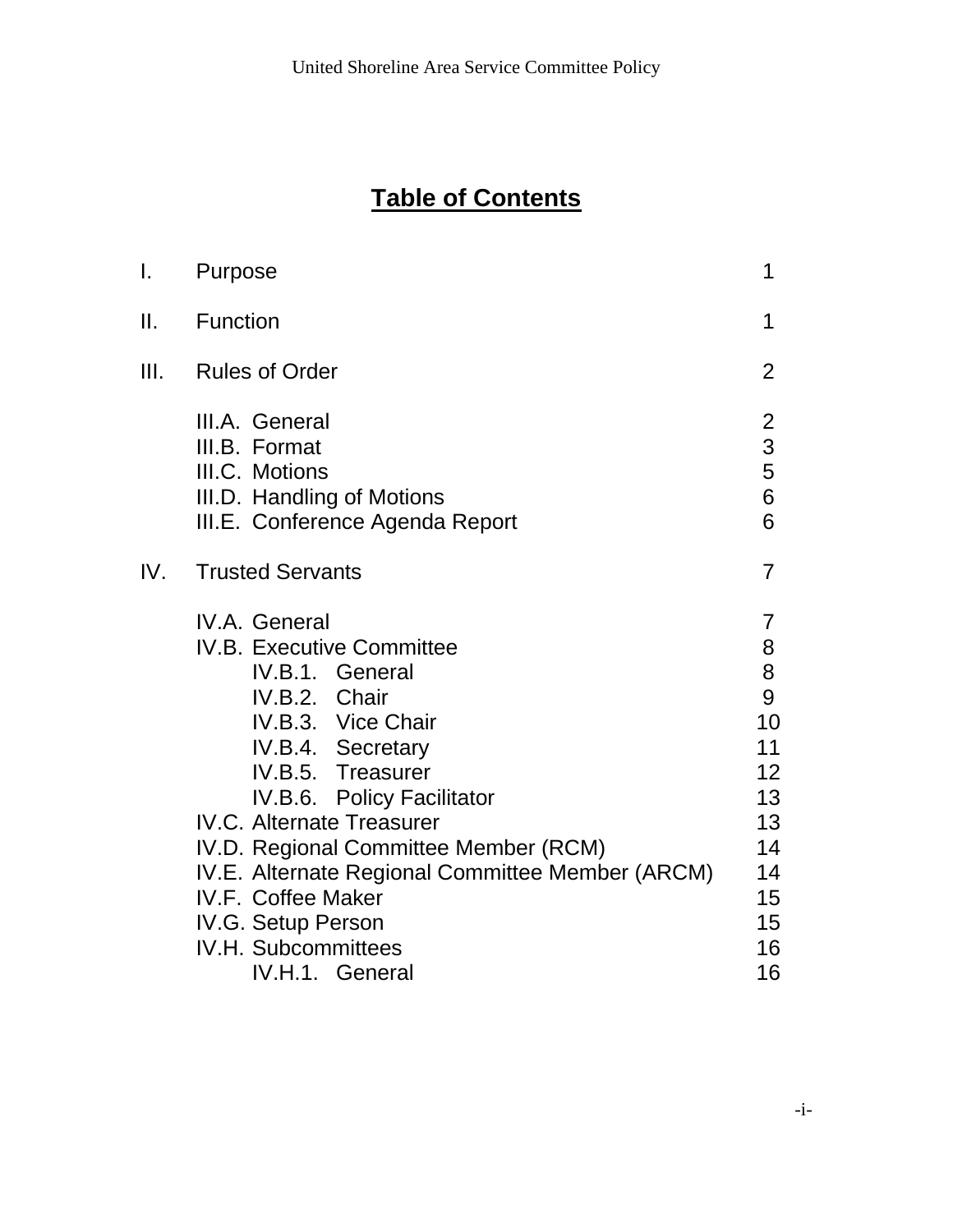| 17 |
|----|
|    |
| 17 |
| 17 |
| 18 |
| 18 |
| 18 |
| 18 |
| 18 |
| 18 |
| 18 |
| 19 |
| 19 |
| 19 |
| 19 |
| 20 |
|    |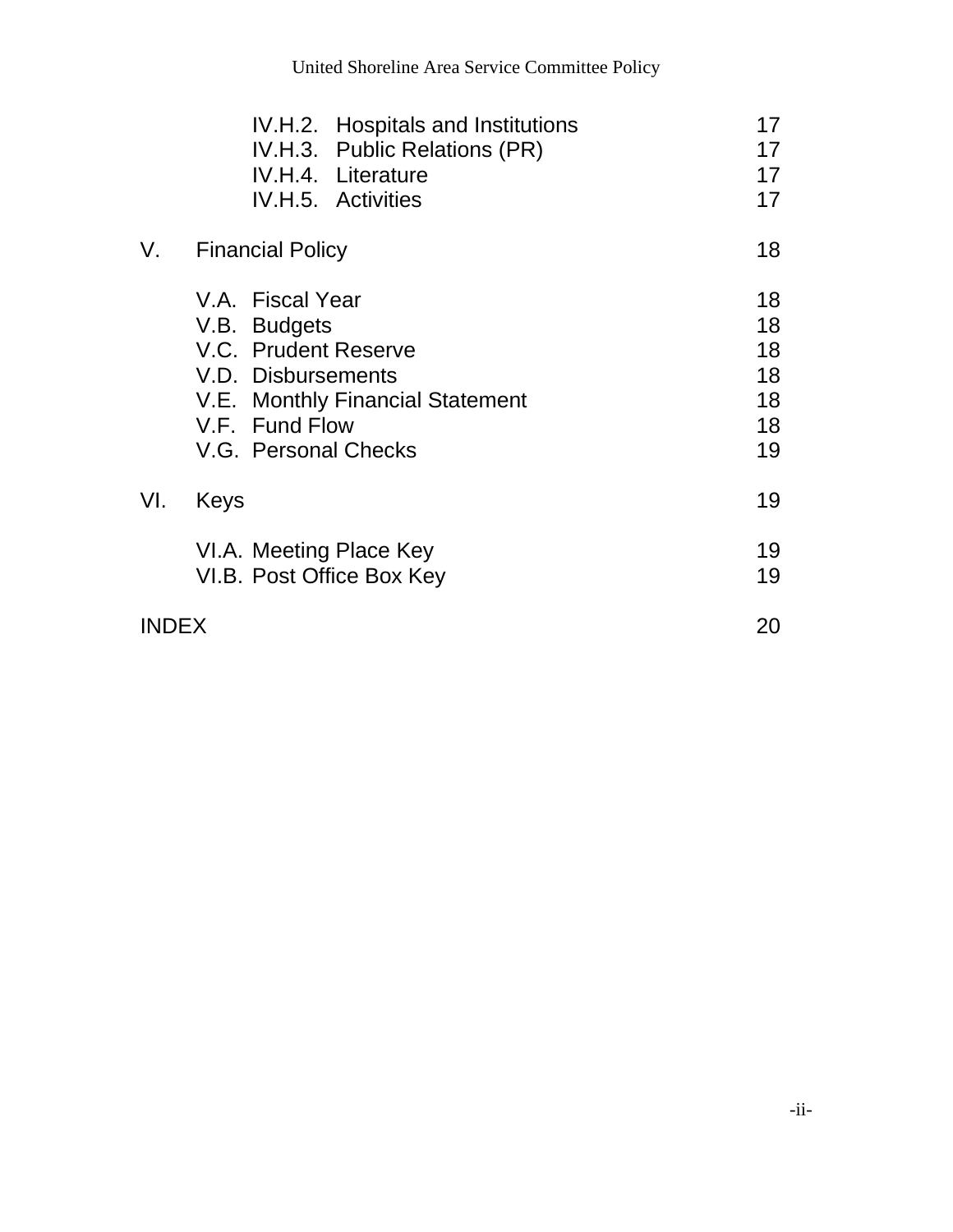This body shall be known as the United Shoreline Area Service Committee, (hereinafter referred to as "ASC"), and be comprised of the Chair, Vice Chair, Secretary, Treasurer, Policy Facilitator (hereinafter referred to as the "Executive Committee"), the Regional Committee Member (RCM), Alternate Regional Committee Member (ARCM), Alternate Treasurer, Subcommittee Chairs, Coffee Maker, Setup Person and the Group Service Representatives (GSR's) of the United Shoreline Area Groups.

# **I. Purpose.**

The primary purpose of the ASC is to carry the message of Narcotics Anonymous to the addict who still suffers, and to further the unity of the fellowship within our area. We accomplish this by maintaining communications between the groups represented and Narcotics Anonymous as a whole in accordance with our Twelve Traditions and Twelve Concepts. To ensure that our primary purpose is carried out, the ASC shall be directly responsible to those it serves as well as have subcommittees directly responsible to those they serve.

# **II. Function.**

- **II.A.** To create unity between the Groups we serve in our area.
- **II.B.** To hold regularly scheduled ASC meetings.
- **II.C.** To establish and maintain accountability throughout the United Shoreline Area of Narcotics Anonymous (hereinafter referred to as "USANA"), including general funds and Subcommittees.
- **II.D.** To maintain a prudent reserve and to practice fund flow by forwarding money above the prudent reserve to the Connecticut Regional Service Committee (hereinafter referred to as "CT RSC") each month. *(See also IV.B.5.1 added 03- 2022)*
- **II.E.** To hold elections as needed for the Executive Committee, the Alternate Treasurer, Regional Committee Member (RCM), the Alternate Regional Committee Member (ARCM) and all Subcommittee Chairs of the ASC.
- **II.F.** To maintain a post office box.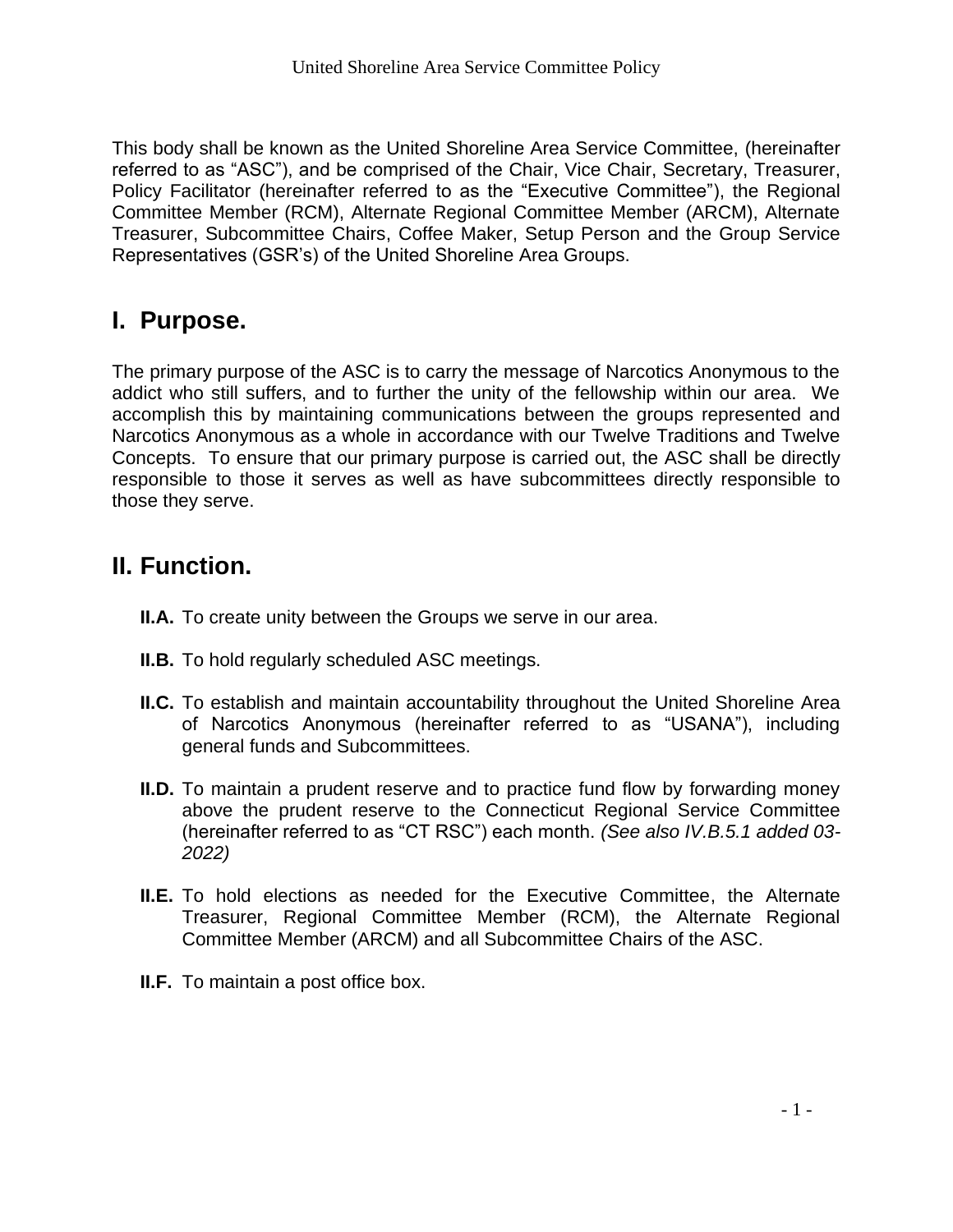- **II.G.** To maintain a non-interest bearing USANA checking account with two (2) signatures needed to validate checks. The four (4) signers on the USANA checking account will be the ASC Chair, Vice Chair, Treasurer and Secretary.
- **II.H.** To create ad hoc committees to respond to needs as they arise; to serve as a platform for the initialization of work to be finalized at the ASC level.

An ad hoc committee shall be established and functional (*rev 6-2012)* for at least one (1) year prior to submitting a motion to ASC to become a standing committee.

- **II.I.** To sponsor one (1) service-related learning day each year with the purpose of creating awareness of the service structure and function. To sponsor one (1) learning day in the years in which the World Service Conference is held devoted to increasing awareness of the World Service Conference (WSC), the Conference Agenda Report (CAR), and the Conference Approval Track (CAT). (*rev 04-2022)*
- **II.J.** To provide support for ASC subcommittees and to provide a venue for all ASC subcommittees to coordinate. (*rev 6-2012)*
- **II.K.** To maintain communication between the ASC and those it serves.

# **III.Rules of Order.**

**III.A.**General

- **III.A.1.** This body hereby adopts the currently approved A Guide to Local Services in Narcotics Anonymous as a reference guide.
- **III.A.2.** The body follows Robert's Rules of Order, Newly Revised. An adapted version entitled "Sample Rules of Order" is included in A Guide to Local Services in Narcotics Anonymous. (*moved 6-2012).*
- **III.A.3.** If a group is not represented at two (2) consecutive ASC meetings, the Chair of the ASC or designee will contact that group. (*rev 6-2012)*.
- **III.A.4.** The RCM should inform the Regional Web Servant to put new groups on the web schedule as soon as possible and the regional schedule on the next printing.
- **III.A.5.** Discussion at any ASC meeting is open to all NA members. (*moved 6- 2012).*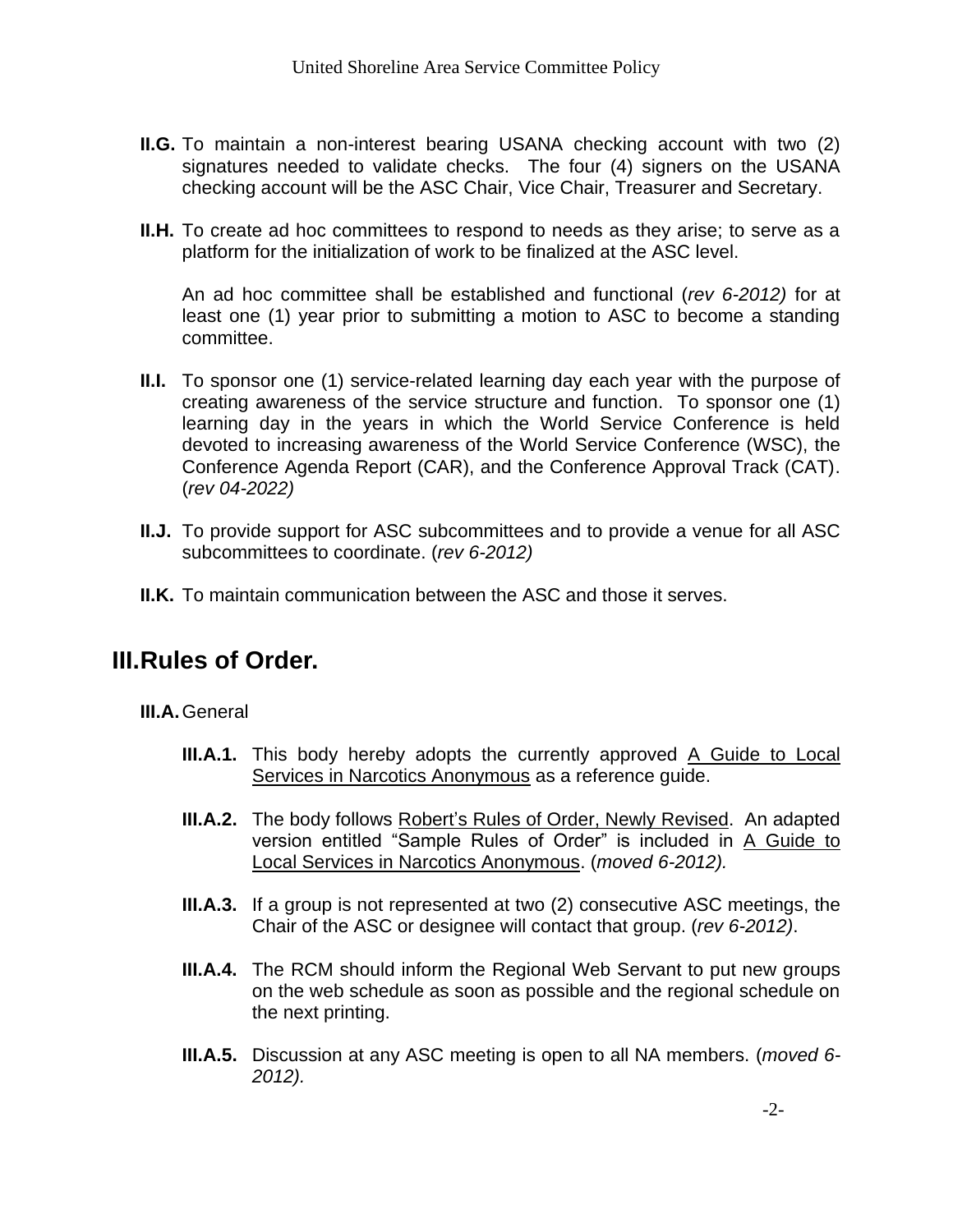- **III.A.6.** Fourteen (14) of this Area's regionally recognized groups must be represented to constitute a quorum. *(rev 05-2011).*
	- **III.A.6.a** If in the event quorum is not met, reports will still be read but not voted on. Motions will be presented but not voted on. No discussions are to be held, only presentation of report or motion. Reports and motions will be automatically tabled to groups for thirty (30) days and voted or acted on at the next ASC meeting where quorum is met. Nominations and volunteers can be called to fill positions; however, their commitment is only temporary until voted in at the next ASC meeting where quorum is met. (*rev 03-06-2022)*
- **III.A.7.** The ASC shall produce and have available Area meeting schedules.
- **III.A.8** The ASC shall purchase Regional schedules as needed. (*rev 04- 2022).*
- **III.A.9** All mail addressed to USANA is to be mailed to the post office box only.
- **III.B.**Format.
	- **III.B.1.** The ASC will meet the first Sunday of every month except when the meeting falls on a holiday or holiday weekend, i.e. "Monday" holiday, it will meet the next Sunday. The ASC will not meet on Super Bowl Sunday (*rev 02-2022),* it will meet the following Sunday.
	- **III.B.2.** The ASC meetings are held from 7:30 p.m. to 9:00 p.m. unless there is a motion to extend.
	- **III.B.3.** In the event of inclement weather, the Executive Committee members communicate by phone and decide if the ASC meeting will be cancelled. In the event of cancellation, the Secretary will assume the responsibility of contacting all members who have provided current phone numbers.
	- **III.B.4.** The format for the meeting is as follows:

Meeting opens at 7:30 p.m. with a moment of silence followed by the Serenity Prayer.

Reading of the Twelve Traditions and Twelve Concepts.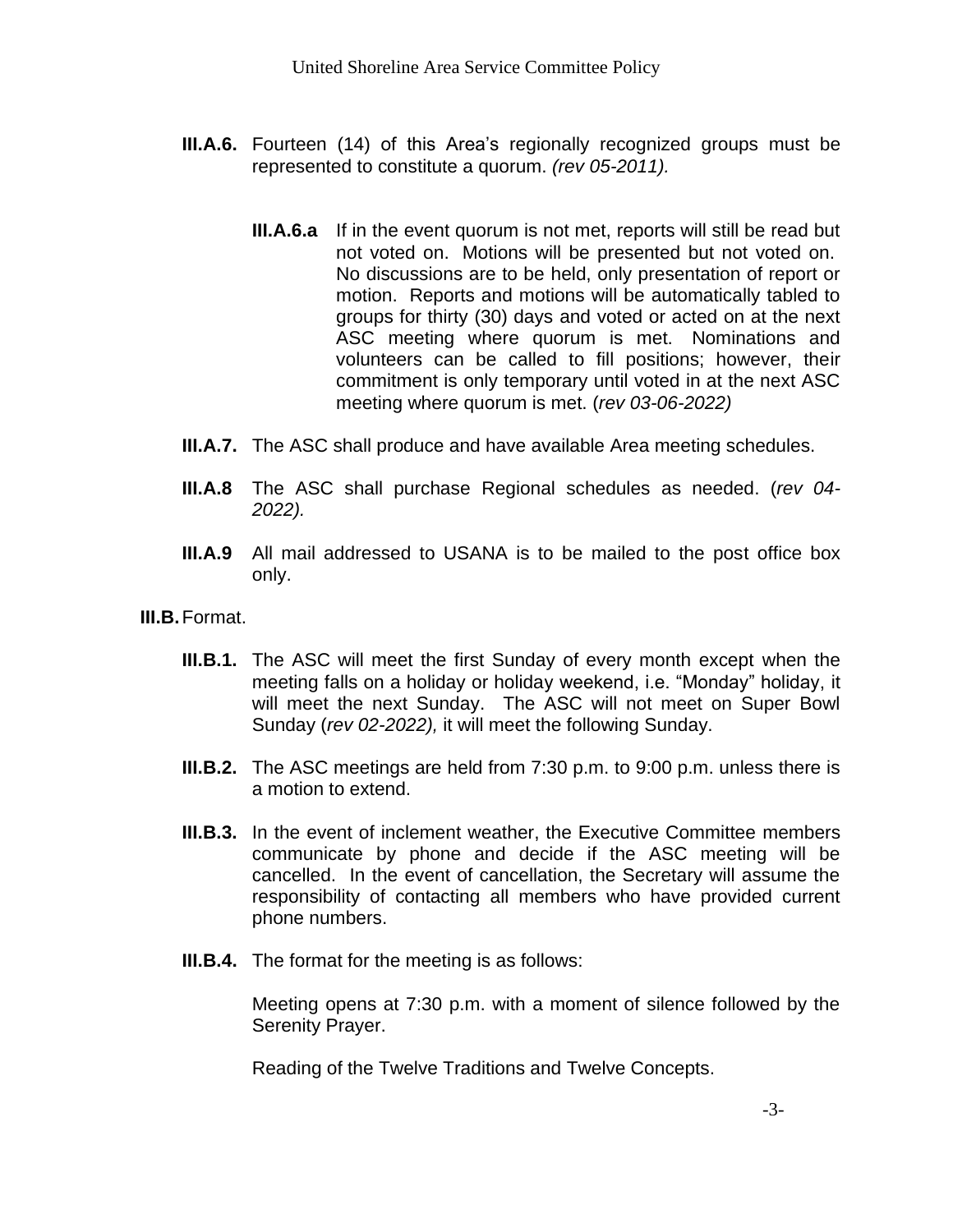Welcome new Group Service Representatives (GSR's) or Alternate Group Service Representatives (AGSR's).

Twenty (20) minutes of open forum.

Executive Committee reports read.

Secretary's Report read. Vice Chair's Report. Treasurer's Report read.

Regional Committee Member report read.

Subcommittee reports read.

Hospitals and Institution (H&I) Public Relations (PR) Literature Activities Committee Ad Hoc Committees

Old Business.

New Business.

Agenda **Elections Motions** 

Close at 9:00 p.m. (or later with a motion to extend).

**III.B.5.** All flyers distributed at the ASC meeting must bear at least one (1) approved NA symbol (including the registered trademark symbol "®") and list (2) contact people with phone numbers. If the flyer specifically refers to the United Shoreline Area of Narcotics Anonymous, it must be reviewed and approved by the ASC unless said flyer is for a reoccurring annual event. Flyers for annual events may be distributed at the ASC meeting without areas approval provided there is no change to the flyer other than the date of the event. (*rev 07-2011).*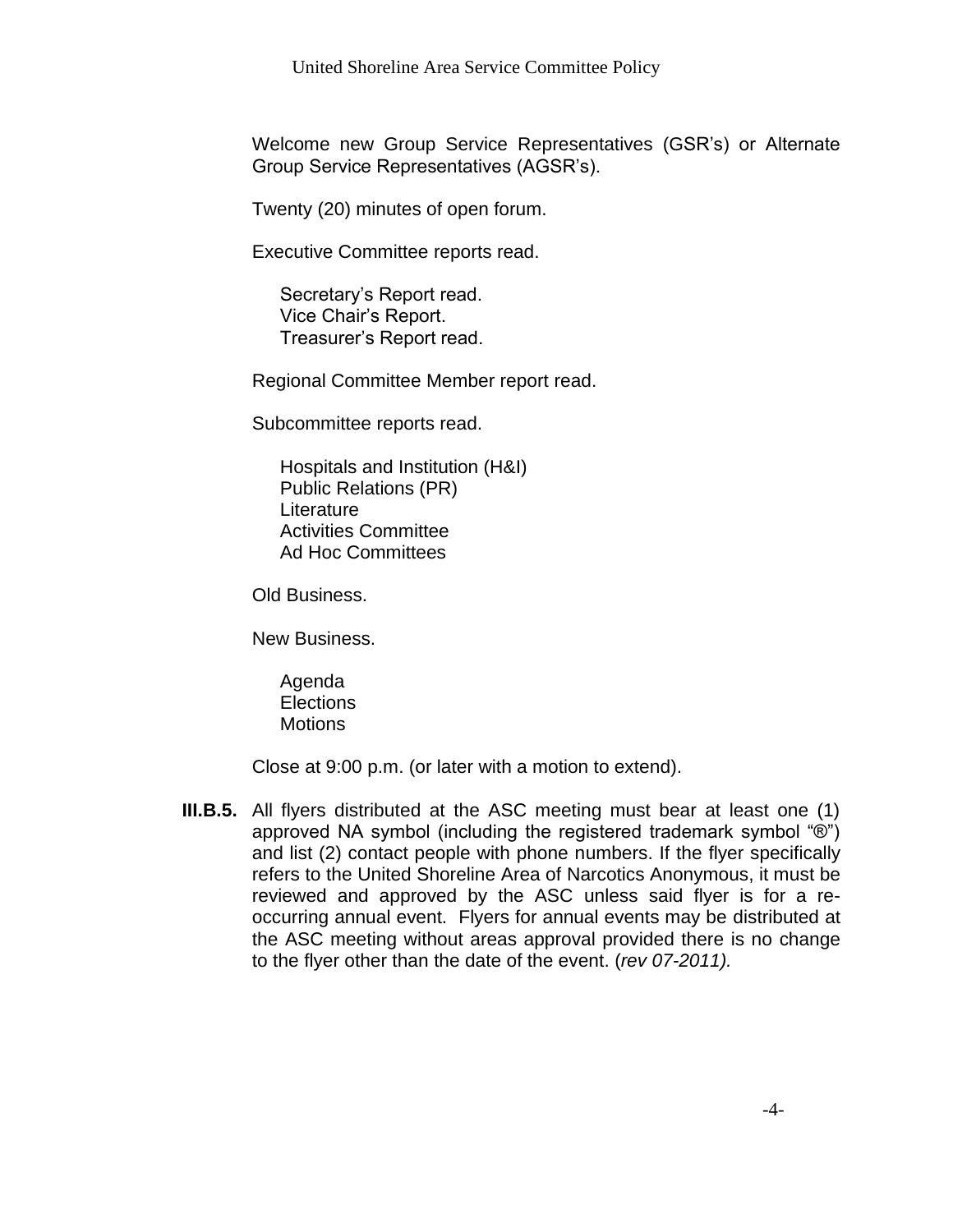**III.C.**Motions.

- **III.C.1.** Only the GSR or group designee (or AGSR's in the GSR's absence) may vote. *(rev 06-2012).*
- **III.C.2.** Only the GSR or group designee (or AGSR's in the GSR's absence) may make or second a motion pertaining to the USANA. *(rev 06-2012).*
- **III.C.3.** On regional issues the RCM, or Alternate Regional Committee Member (ARCM) in the RCM's absence, shall be allowed to make or second a motion.
- **III.C.4.** Regional motions requiring ASC conscience will automatically become new business at the first ASC meeting following the tabling to Areas by the RSC. The motion(s) will be referred to as Regional Motion(s) and numbered to correspond with the RCM report. *(rev 06-2012).*
- **III.C.5.** Subcommittee chairs shall be allowed to make or second a motion on issues pertaining to their subcommittee.
- **III.C.6.** Unless otherwise specified in the ASC policy, a motion requires a simple majority of yea or nay votes to carry regardless of abstentions. *(rev 06-2012).*
- **III.C.7.** In order to set or change policy, voting is by a two thirds majority of the total groups present at the Area meeting the motion is to be voted on; provided that at least fourteen (14) of the Area groups are present to vote. *(rev 05-2011).*

In the event of excessive abstention:

- **III.C.8.** In matters not affecting policy, an abstention is not a vote. Excessive abstention is more than half of the voting members in attendance.
	- **III.C.8.a.** On matters that have already been sent back to groups, the motion will be tabled back to the groups for thirty (30) days. *(rev 06-2012).*
	- **III.C.8.b.** On matters that have not already been sent back to groups, the Chair will entertain a motion to table to the groups for sixty (60) days. *(rev 06-2012).*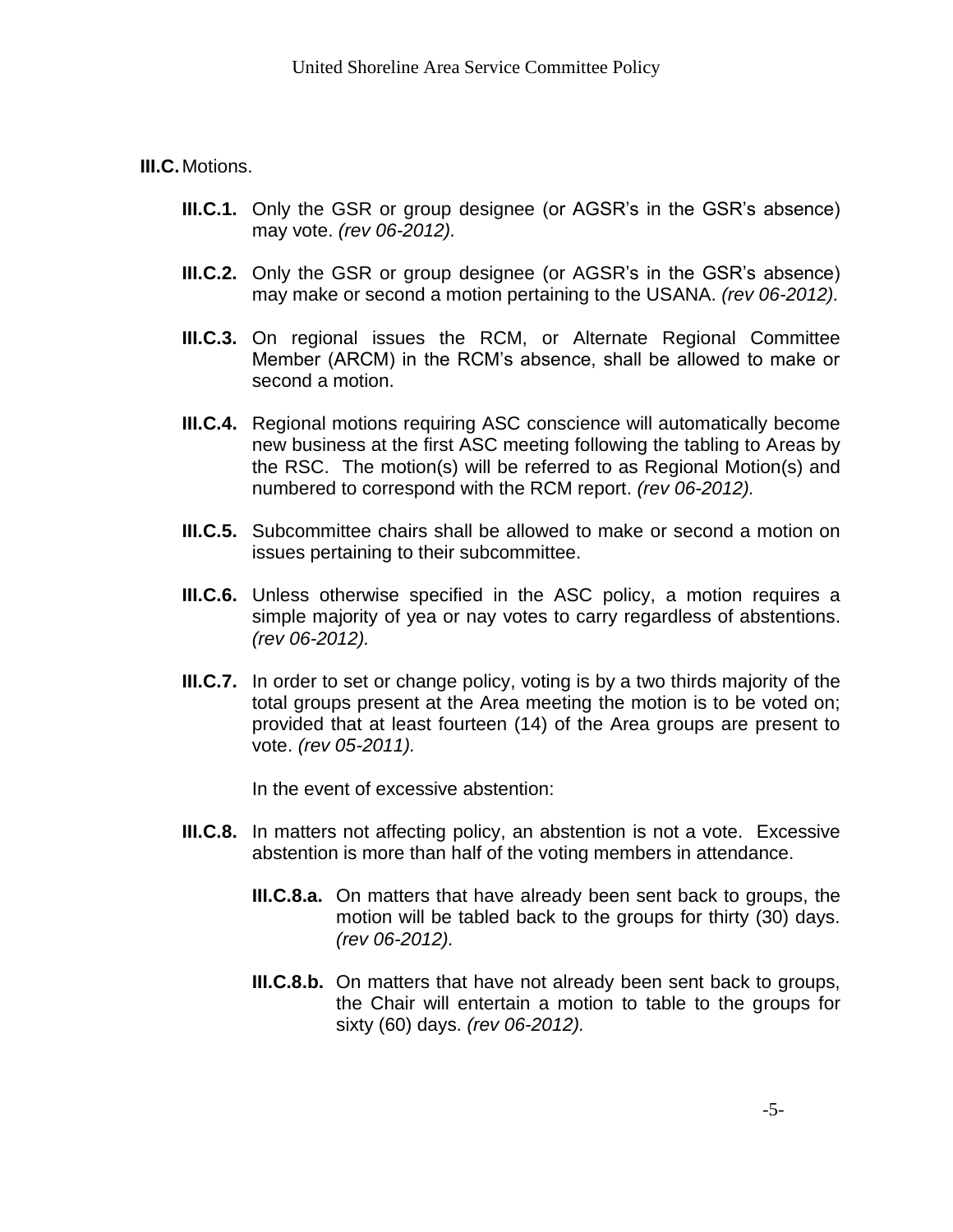- **III.C.8.c.** On matters that have not already been sent back to groups, and when no motion to table to the groups is presented, a second discussion consisting of two (2) pros and two (2) cons will be held and a second vote taken.
- **III.C.9.** All main motions must be submitted in writing and accompanied by a written intent on adopted motion sheets. Motions require a verbal second. The Secretary will record the group of the maker and the group of the second.
- **III.D.** Handling of Motions.
	- **III.D.1.** All motions must be seconded before any discussion, then the author of the motion will be given time on the floor to begin discussion and explain the intent of the motion.
	- **III.D.2.** Anyone has the right to voice his or her opinion once on each motion.
	- **III.D.3.** A "motion to discuss" needs to be seconded, no vote will be taken.
	- **III.D.4.** A "motion to table" to allow group consideration (table to groups) must be made and seconded by a GSR or voting AGSR or a group designee only and brought to vote. If the motion to table passes, it will be tabled back to the groups for thirty (30) days, and the discussion and amendment process may continue; only the vote on the passage of the main motion is postponed. *(rev 06-2012).*
	- **III.D.5.** In the case of a tie, the chairperson may vote. (Please refer to Robert's Rules). *(rev 06-2012).*
	- **III.D.6.** If an issue falls under the responsibility of an existing subcommittee, the issue will be automatically tabled to that committee for thirty (30) days.
	- **III.D.7.** If the intent of a motion is revised while being discussed, procedure shall stop until a new intent is clearly written by the person or person making the revision.
	- **III.D.8.** Once a motion is disposed of by bringing the question to a vote, it may not be brought to the floor again for three (3) months.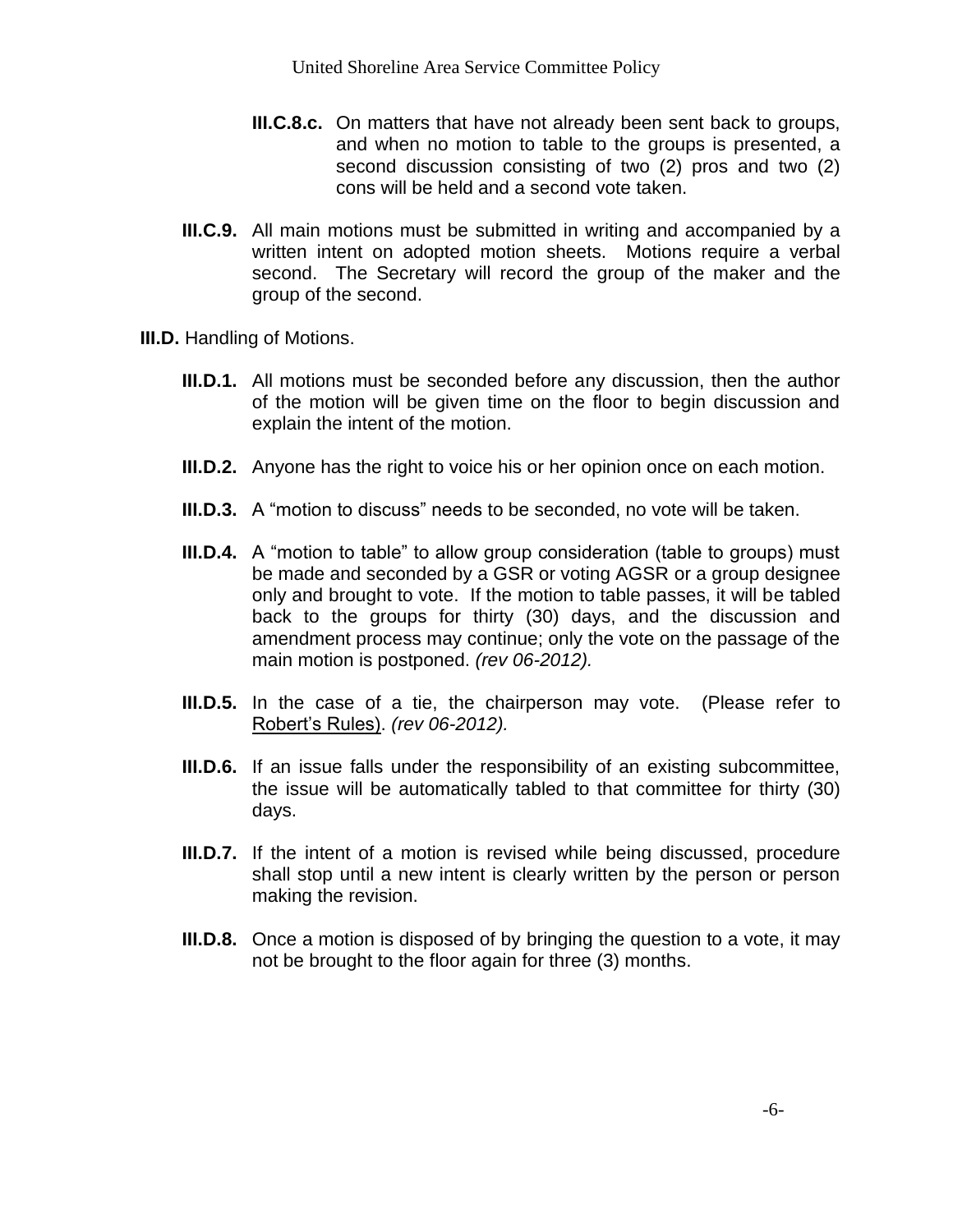**III.E.** Conference Agenda Report (CAR).

The ASC, through the Literature Chair, will purchase fifteen (15) copies of the CAR. Groups will be asked to cooperate by geography to maximize these copies.

### **IV.Trusted Servants.**

**IV.A.**General

- **IV.A.1.** All Executive Committee members, the RCM, the ARCM, the Alternate Treasurer, Subcommittee Chairs, Coffee Maker and the Setup Person are to be elected by the ASC after the position has been out to the fellowship for thirty (30) days.
- **IV.A.2** Only Subcommittee Chairs or designees and GSR's (or voting AGSR's) or group designees shall vote in the election of trusted servants. *(rev 06-2012).*
- **IV.A.3.** Nominations for elections of Executive Committee members, the RCM, the ARCM, the Alternate Treasurer, Subcommittee Chairs, Coffee Maker and the Setup Person must be seconded, and the nominee(s) must be present. Volunteers will then be requested. An explanation of the position and its commitment will be read from current policy in order to establish the responsibilities of that commitment.
- **IV.A.4.** Resignation of ASC Executive Committee members, the RCM, the ARCM, the Alternate Treasurer, Subcommittee Chairs, Coffee Maker and the Setup Person may be as follows:

**IV.A.4.a.** Verbally at an ASC meeting.

- **IV.A.4.b.** In writing prior to the next ASC meeting.
- **IV.A.4.c.** Relapse during term of commitment.
- **IV.A.4.d.** Failure to perform the duties and responsibilities of the commitment.
- **IV.A.4.e.** Upon missing two (2) consecutive ASC meetings, Executive Committee members, the RCM, ARCM, Alternate Treasurer, Subcommittee Chairs Coffee Maker or the Setup Person may be asked to step down. In the interim, the ASC Chair (or designee) will will be assigned to make contact to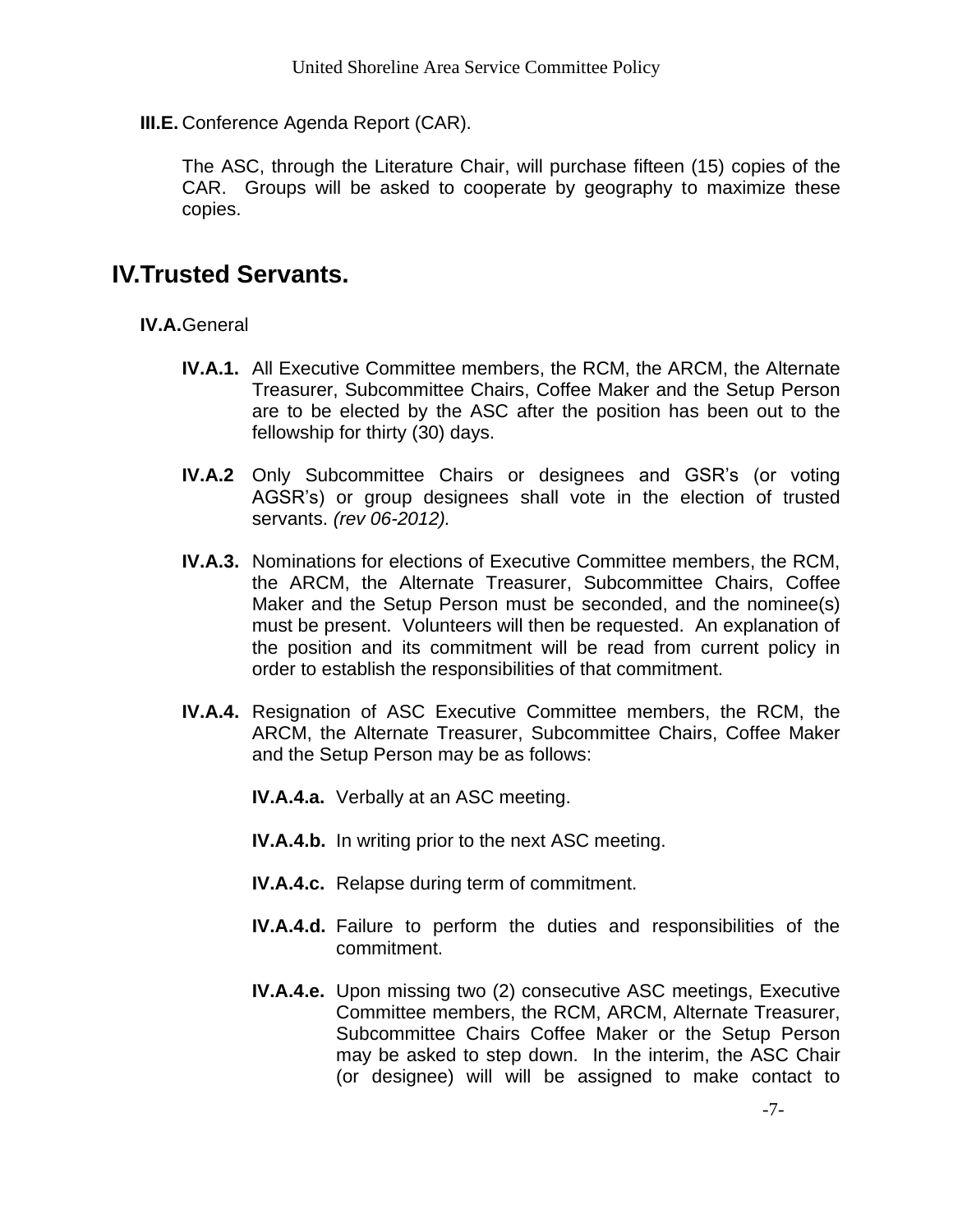determine why the commitment is not being fulfilled and report to the ASC at the next meeting. *(rev 06-2012).*

- **IV.A.5.** All reports given by Executive Committee members, the RCM, the ARCM, the Alternate Treasurer and Subcommittee Chairs will deal only in fact.
- **IV.A.6.** Any and all trusted servants of the USANA attending a function at the expense of the USANA must stay until the function has ended. If for any reason the trusted servant is unable to attend the entire function, he/she must inform the USANA. Upon return from the function, the trusted servant must give a written report to the USANA.
- **IV.A.7.** Executive Committee members, the RCM, the ARCM, the Alternate Treasurer and standing Subcommittee Chairs shall hold only one position at a time and may not simultaneously serve as a GSR or AGSR.
- **IV.B.** Executive Committee.
	- **IV.B.1.** General.
		- **IV.B.1.a.** Qualifications for USANA Executive Committee Members.
			- **IV.B.1.a.i.** Willingness to serve.
			- **IV.B.1.a.ii.** Active at least one (1) year at the Area level.
			- **IV.B.1.a.iii.** Good working knowledge of the Twelve Steps, Twelve Traditions and Twelve Concepts of NA.
			- **IV.B.1.a.iv.** Proven leadership skills.
			- **IV.B.1.a.v.** Organizational skills.
			- **IV.B.1.a.vi.** Communication skills.
			- **IV.B.1.a.vii.** It is recommended that no Executive Committee Member serve more than two (2) consecutive terms.
			- **IV.B.1.a.viii.** The four (4) signers on the USANA checking account will be the ASC Chair, Vice Chair, Treasurer and Secretary.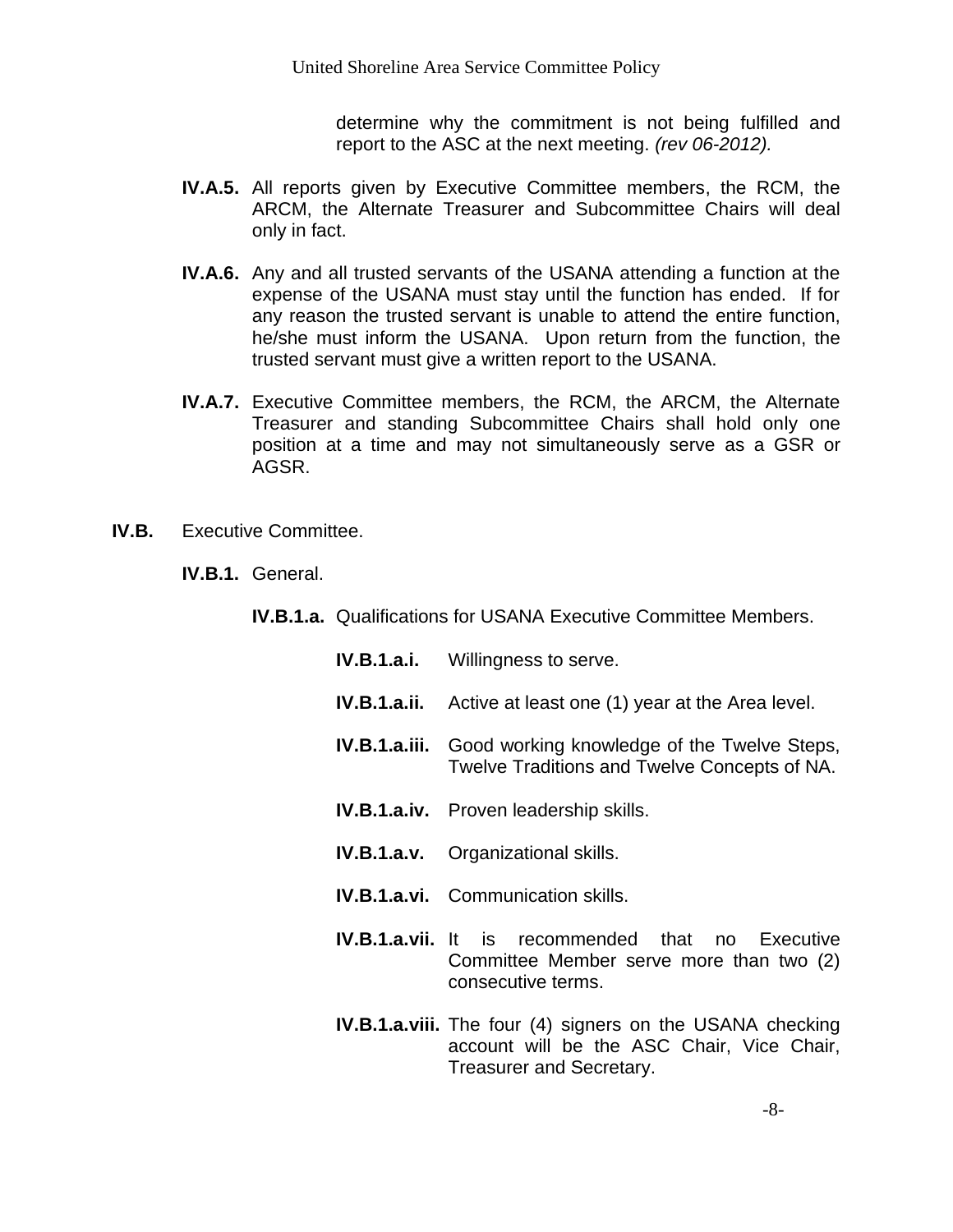- **IV.B.1.a.ix.** The ASC Vice Chair, Treasurer, and Secretary shall make and distribute monthly reports pertaining to their commitment.
- **IV.B.1.a.x.** All commitments are for one (1) year terms unless stated otherwise.

#### **IV.B.2.** Chair.

- **IV.B.2.a.** The ASC Chair position has a two (2) year clean time requirement.
- **IV.B.2.b.** The Chair shall have the ability to resolve differences among individual members of the ASC.
- **IV.B.2.c.** The Chair shall have the willingness to facilitate the ASC meeting without interjecting or being influenced by personal opinion.
- **IV.B.2.d.** The Chair shall have completed at least one (1) commitment at the Area level.
- **IV.B.2.e.** The Chair shall be responsible for conducting committee meetings, preparing the agenda, and various administrative duties including those listed in **III.A.** *(rev 06-2012)*
- **IV.B.2.f.** The Chair's primary tools are the short form rules of order which appear at the end of A Guide to Local Services of Narcotics Anonymous, a firm hand, a calm spirit, and a clear mind.
- **IV.B.2.g.** The Chair votes only in case of a tie.
- **IV.B.2.h.** The Chair shall hold a key to the meeting place. The Chair may designate this responsibility to another Executive Committee member or Subcommittee Chair during the Chair's term. If this responsibility is designated to another Executive Committee member or Subcommittee Chair, said designation shall be recorded in the Secretary's minutes.
- **IV.B.2.i.** The Chair shall be responsible for the post office box key and for getting the mail from the post office box prior to each ASC meeting. The Chair may delegate this responsibility to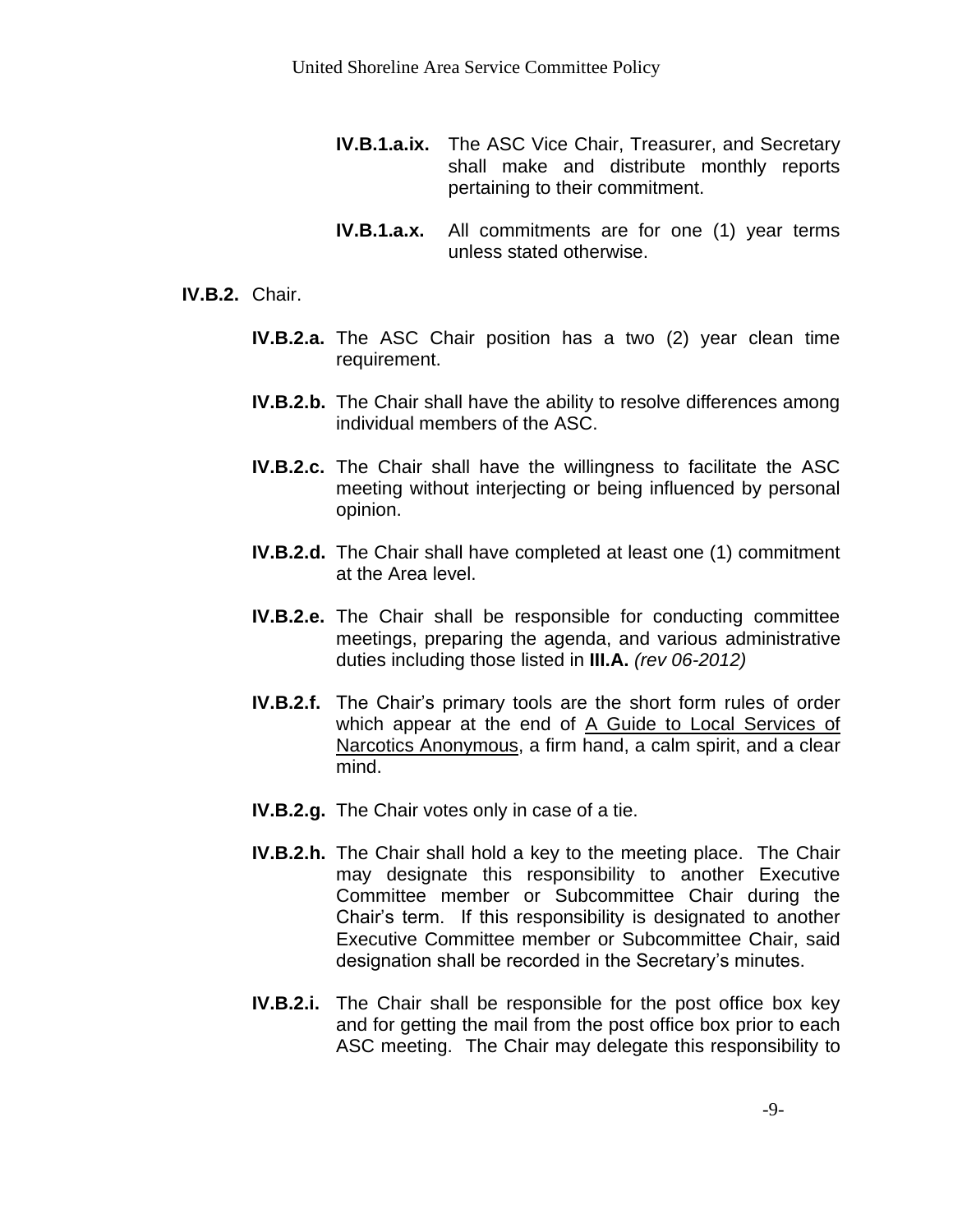another Executive Committee member or Subcommittee Chair. *(rev 03-16-2013)*

- **IV.B.3.** Vice Chair.
	- **IV.B.3.a.** The Vice Chair position has a two (2) year clean time requirement.
	- **IV.B.3.b.** The Vice Chair shall have the ability to resolve differences among individual members of the ASC.
	- **IV.B.3.c.** The Vice Chair shall have the willingness to facilitate the meetings without interjecting or being influenced by personal opinion.
	- **IV.B.3.d.** The Vice Chair shall have completed at least one (1) commitment at the Area level.
	- **IV.B.3.e.** The Vice Chair shall submit a written report monthly to the ASC that shall include the area calendar of events and Subcommittee meetings, which will be electronically forwarded to the Secretary when possible. *(rev 06-2012).*
	- **IV.B.3.f.** In the absence of the ASC Chair, ASC Secretary, Treasurer and Alternate Treasurer simultaneously, RCM and ARCM simultaneously, or any Subcommittee Chair and Subcommittee simultaneously, the Vice Chair will carry out the responsibilities of that commitment provided commitment clean time requirement is met. *(rev 05-2022).*
	- **IV.B.3.g.** The Vice Chair shall keep in regular touch with the Chair of each subcommittee to stay informed of their projects and problems by attending subcommittee meetings whenever possible. The Vice Chair will also be a signer on the Activities treasury account. *(rev 06-2013).*
	- **IV.B.3.h.** If a dispute arises within a committee or between the subcommittee and the ASC, the Vice Chair shall help find a solution to the dispute.
	- **IV.B.3.i.** The Vice Chair shall work closely with the Subcommittee Chairs to prepare their annual reports and budgets.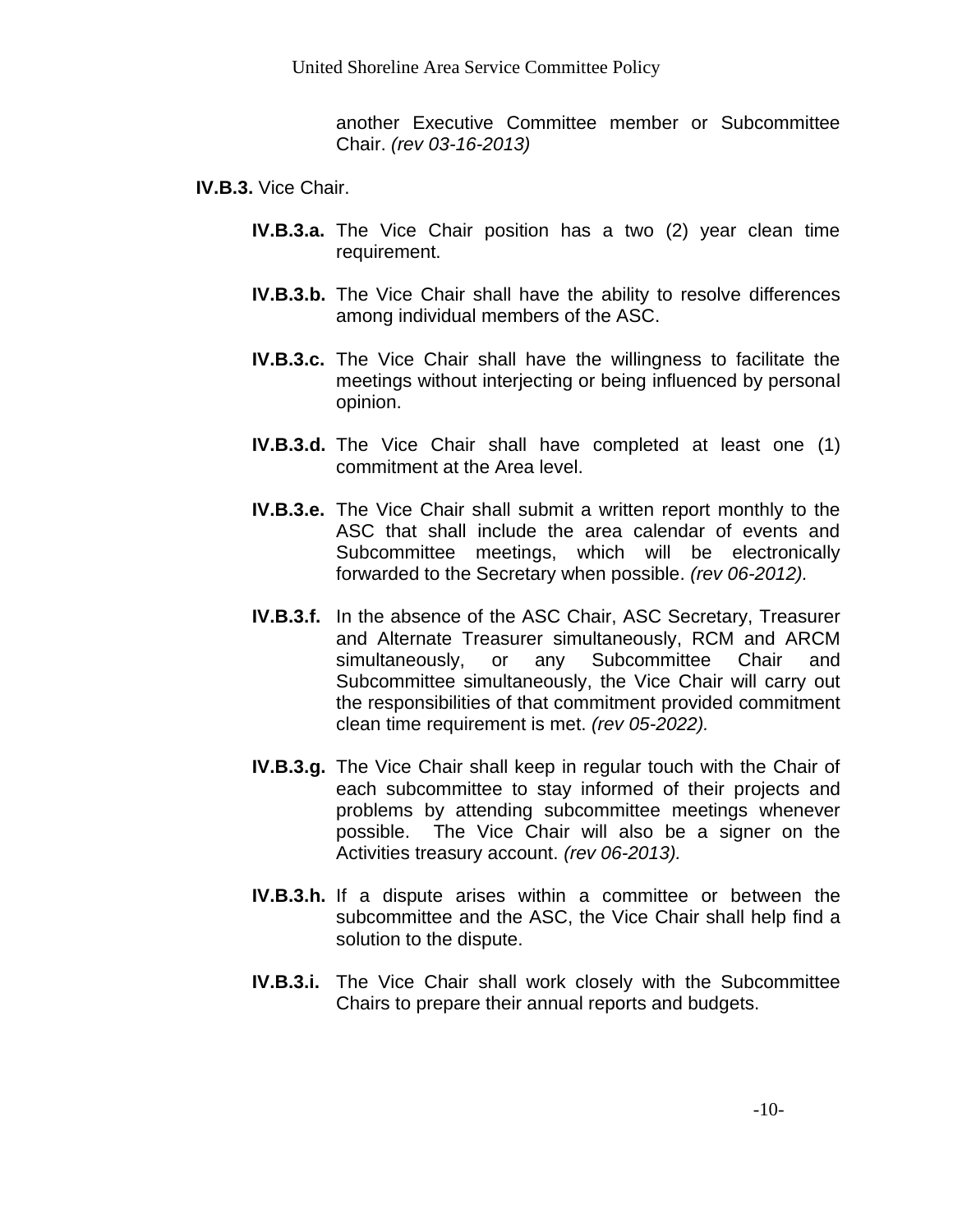- **IV.B.3.j.** The Vice Chair shall make and produce local area schedules as needed and forward to the secretary electronically whenever possible. *(rev 2011)*
- **IV.B.4.** Secretary.
	- **IV.B.4.a.** The Secretary position has a one (1) year clean time requirement.
	- **IV.B.4.b.** The Secretary shall have completed at least one (1) commitment at the Area level.
	- **IV.B.4.c.** The Secretary shall handle all the ASC's paperwork (a formidable job).
	- **IV.B.4.d.** The Secretary shall be responsible for taking clear, accurate minutes of ASC meetings and distributing those minutes within two weeks after each meeting to the Executive Committee, RCM, ARCM, Alternate Treasurer, Subcommittee Chairs, GSR's and/or AGSR's. *(rev 09-2012).*
	- **IV.B.4.e.** The Secretary shall be responsible for sending RSC minutes and reports to the Executive Committee, Alt Treasurer, Subcommittee Chairs, GSR's and/or AGSR's. (*rev 04-2022)*
	- **IV.B.4.f.** The Secretary shall keep an accurate updated list of addresses and telephone numbers of Executive Committee members, Subcommittee Chairs, and GSR's.
	- **IV.B.4.g.** The Secretary shall be responsible for attendance sheets, the agenda sheet, an adequate number of motion sheets, group changes. Group changes are to be given to the RCM.
	- **IV.B.4.h.** The Secretary shall be sufficiently computer literate I order to maintain all web communications and responsibilities of the position. (IV.B.4.h.-IV.B.4.j.). *(rev 06-2012).*
	- **IV.B.4.i.** The Secretary shall be responsible for sending areas minutes, the monthly calendar of events, and open/filled ASC positions to the regional web servant to be posted to USANA section of the regional website on a monthly basis. *(rev 04-2017)*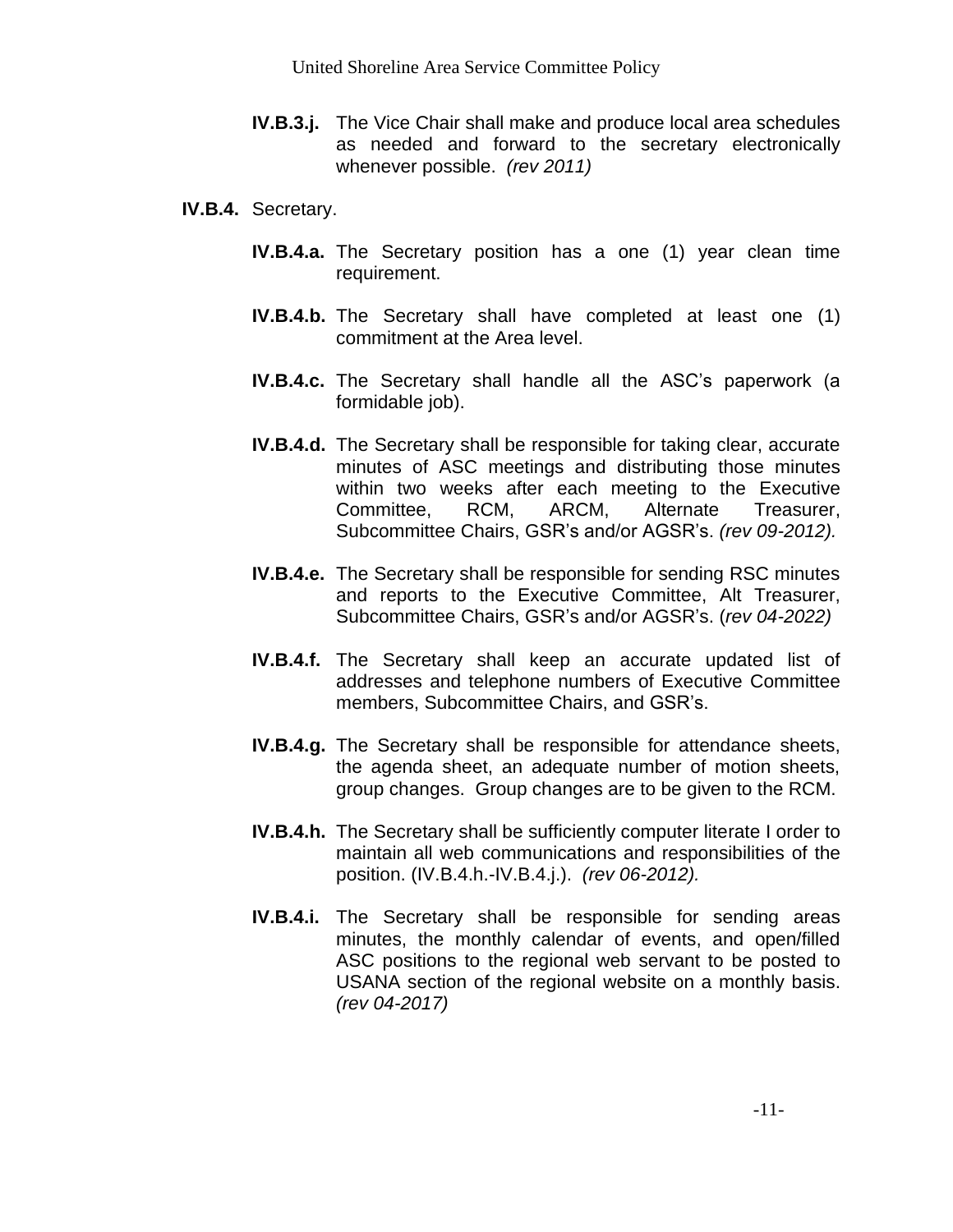- **IV.B.4.j.** The Secretary shall be responsible for sending all USANA business deemed necessary by the area body to the Regional web servant. *(rev 01-08-2012).*
- **IV.B.5.** Treasurer.
	- **IV.B.5.a.** The Treasurer's job is critical to the committee's work. It is especially important that the USANA select the Treasurer with care. If the Area selects someone who is not capable of handling the job, then we are at least partially responsible for any consequences.
	- **IV.B.5.b.** The Treasurer position has a five (5) year clean time requirement due to the added responsibility of handling money associated with service as a Treasurer.
	- **IV.B.5.c.** The Treasurer shall have completed at least one (1) commitment at the Area level.
	- **IV.B.5.d.** The Treasurer shall be financially secure, good at managing personal finances and have experience as a group treasurer.
	- **IV.B.5.e.** The Treasurer receives money from the groups, administers the Area's checking account, pays the rent for the ASC's meeting hall, reimburses officers and Subcommittee Chairs for their budgeted expenses, keeps careful records of all transactions, and reports on the financial condition of the ASC at each of its meetings.
	- **IV.B.5.f.** The monthly report submitted to the ASC shall include expenses to date for the Executive Committee and each standing Subcommittee.
	- **IV.B.5.g.** The Treasurer shall make available for review each monthly reconciled bank statement.
	- **IV.B.5.h.** The Treasurer's Handbook, available from the World Service Office, will be supplied at the start of the Treasurer's term.
	- **IV.B.5.i.** Cash transactions can create a number of problems for the Treasurer. It shall, therefore, be Area policy that the Treasurer accept either a bank check, money order, or check only.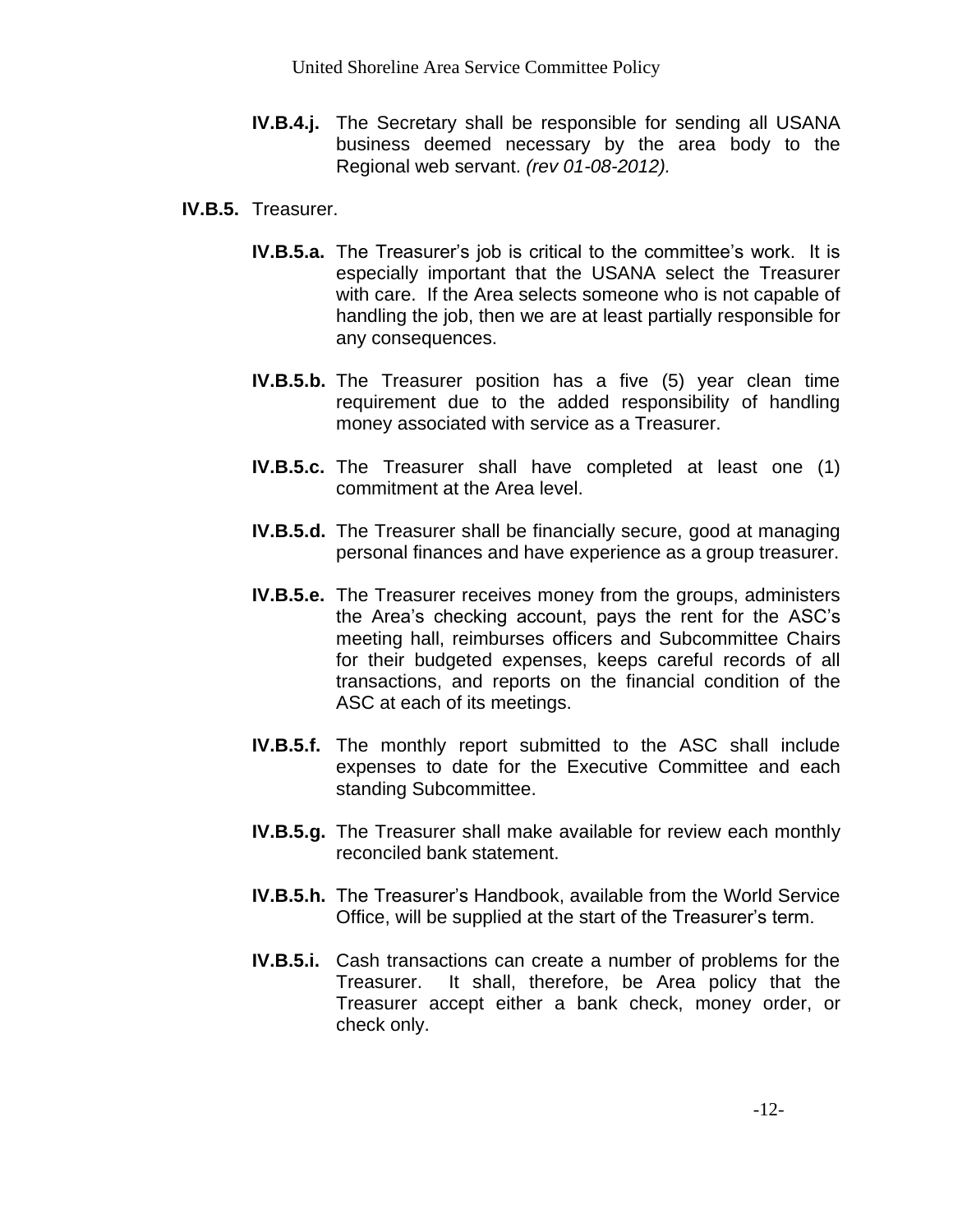- **IV.B.5.j.** In order to prevent misappropriation of funds, all disbursement checks shall have two (2) signatures from the four (4) signers that make up the Executive Committee (Chair, Vice Chair, Secretary, Treasurer).
- **IV.B.5.k.** The Treasurer may create, with the consent of GSRs, special escrows to cover future large, non-monthly expenses. (*rev 03-06-2022).*
- **IV.B.6.** Policy Facilitator
	- **IV.B.6.a.** The Policy Facilitator position has a two (2) year clean time requirement.
	- **IV.B.6.b.** The Policy Facilitator will have one (1) continuous service at the ASC.
	- **IV.B.6.c.** The Policy Facilitator shall be responsible for updating the current ASC policy with any changes.
	- **IV.B.6.d.** The Policy Facilitator shall be responsible for providing ASC Chair and Secretary with an updated version of ASC policy.
	- **IV.B.6.e.** The Policy Facilitator shall be responsible for providing a current copy of ASC policy to any group or subcommittee chair within thirty (30) days of request.
	- **IV.B.6.f.** The Policy Facilitator shall attend all ASC meetings.
	- **IV.B.6.g.** The Policy Facilitator will have no vote at the Area table.
	- **IV.B.6.h.** The Policy Facilitator shall have a GSR orientation meeting at 7 p.m. the day Area meets for new GSRs who desire it.

**IV.C.** Alternate Treasurer.

The Alternate Treasurer position carries the same requirements and recommendations as the Treasurer position except where checking account signatures are required.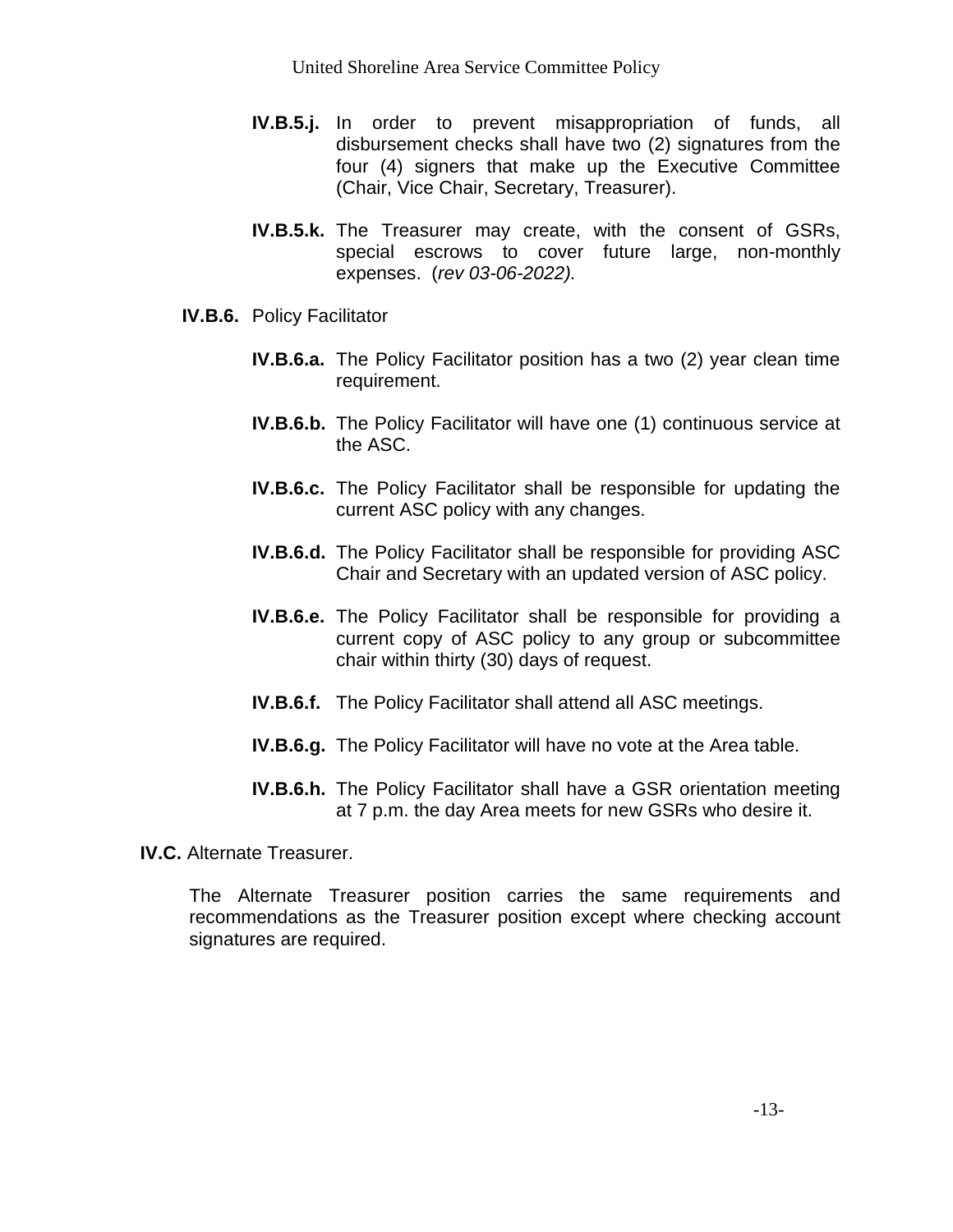- **IV.D.**Regional Committee Member (RCM).
	- **IV.D.1.** RCM's serve as the core of the CT RSC, a body that coordinates service throughout the region, is responsible for the Connecticut Regional Convention, and conducts the Connecticut Regional Assembly. The CT RSC serves year round as the contact point between world and local services. (Please refer to A Guide to Local Services in Narcotics Anonymous).
	- **IV.D.2.** The RCM shall send unapproved regional minutes and reports to the ASC Secretary for distribution to ASC members.
	- **IV.D.3.** The RCM shall keep the Area in touch with the larger world of NA by providing information on activities in neighboring Areas, informing the Area of functions being sponsored by the CT RSC, supplying reports relevant to subcommittee affairs, and keeping the Area abreast of important issues being discussed at various levels of service.
	- **IV.D.4.** The RCM shall be responsible for checking Area email. (*erv 10-2012).*
	- **IV.D.5.** The RCM shall possess the qualifications as outlined for USANA Executive Committee Members under IV.B.1.
	- **IV.D.6.** The RCM commitment carries a two (2) year clean time requirement.
	- **IV.D.7.** The RCM shall have a clear understanding of carrying the Area's conscience on all matters.
	- **IV.D.8.** The RCM will move to table to Areas any regional motion involving \$500 or more except when the motion involves routine and recurring operating expenses. *(rev 08-2017)*
	- **IV.D.9.** It is recommended that the RCM serve no more than two (2) consecutive terms.
	- **IV.D.10.**The RCM commitment shall be for one (1) year.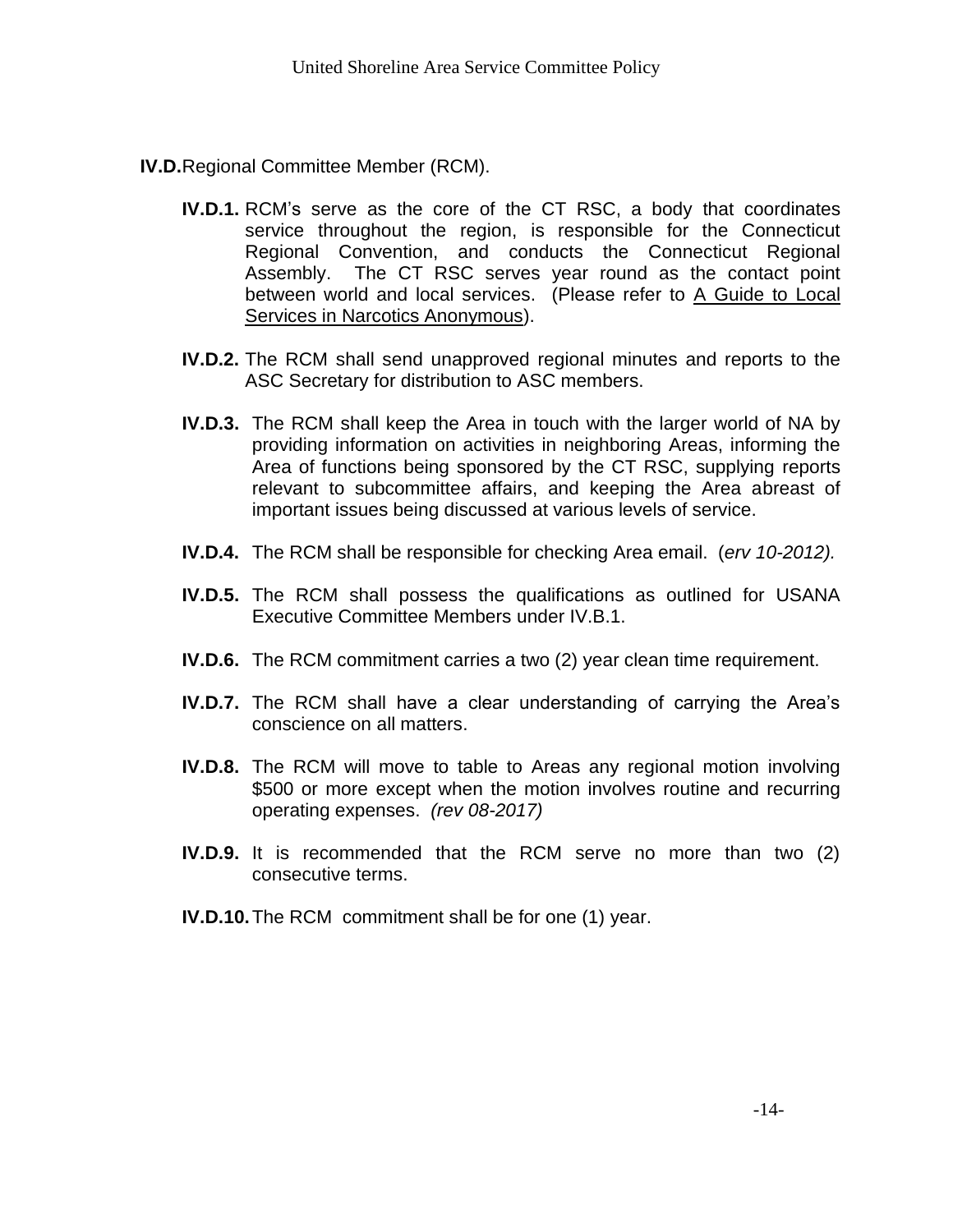**IV.E.**Alternate Regional Committee Member (ARCM).

- **IV.E.1.** The ARCM commitment carries the same requirements and recommendation as the RCM.
- **IV.E.2.** The ARCM will attend the CT RSC with the RCM and be willing to carry out the responsibilities of the RCM in the absence of the RCM.

**IV.F.**Coffee Maker.

- **IV.F.a.** The Coffee Maker shall be responsible for making the coffee for the ASC meeting participants.
- **IV.F.b.** The Coffee Maker shall be responsible for ensuring that the facility is neat, clean and properly secured upon leaving.
- **IV.F.c.** The Coffee Maker commitment has a one (1) year clean time requirement.
- **IV.F.d.** The Coffee Maker commitment shall be for six (6) months.
- **IV.F.e.** The Coffee Maker shall hold a key to the meeting place.
- **IV.G.** Set up Person
	- **IV.G.a.** The Setup Person shall be responsible for setting up and breaking down the tables and chairs for the monthly ASC meeting.
	- **IV.G.b.** The Setup Person shall work with the Coffee Maker and ensure that the facility is neat, clean and properly secured upon leaving.
	- **IV.G.c.** The Setup Person commitment has a one (1) year clean time requirement.
	- **IV.G.d.** The Setup Person commitment shall be for one (1) year.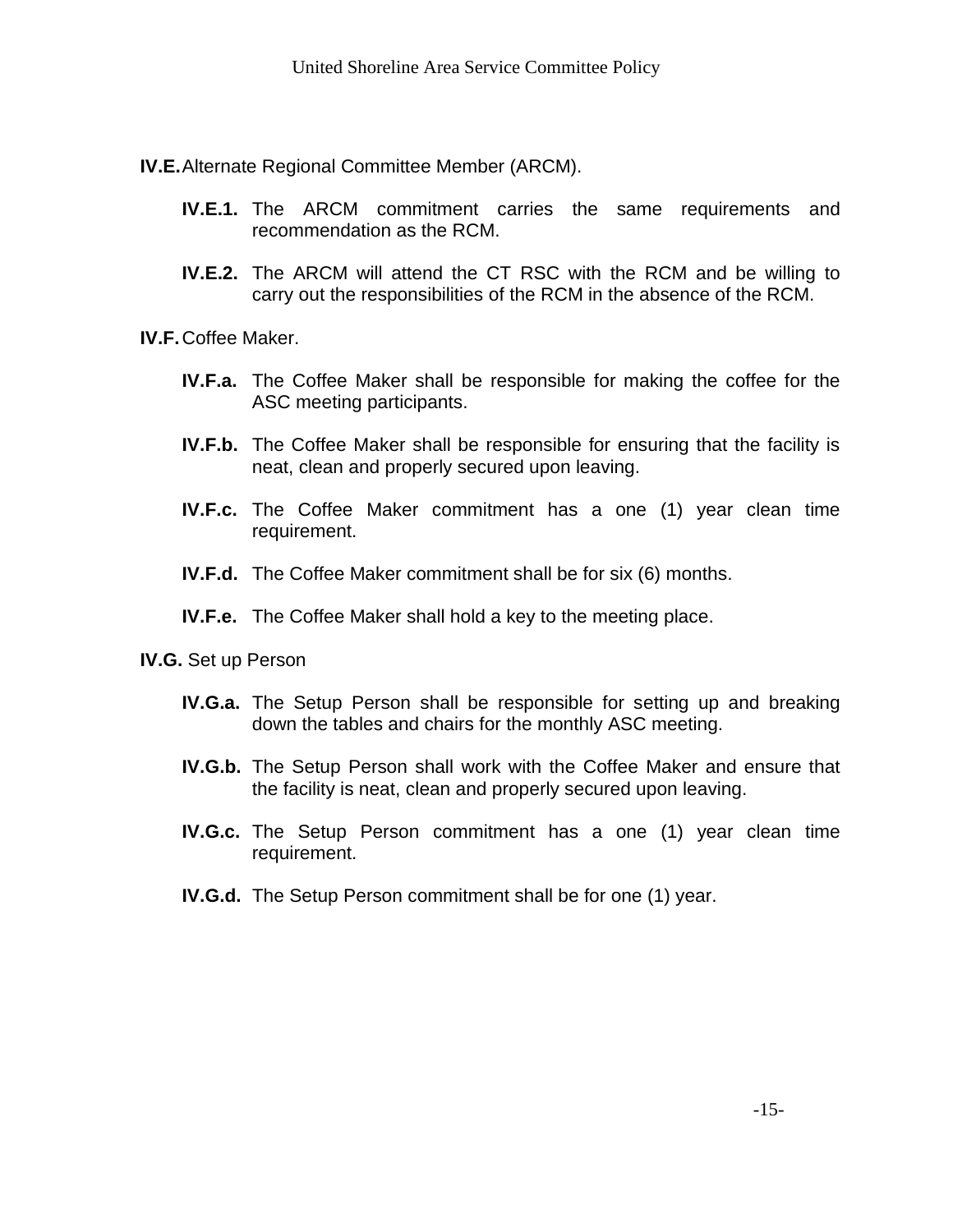**IV.H.**Subcommittees.

**IV.H.1.** General.

- **IV.H.1.a.** Qualifications for Subcommittee Chairs.
	- **IV.H.1.a.i.** Willingness and desire to serve.
	- **IV.H.1.a.ii.** Service experience in subcommittee. *(rev 06- 2012)*.
	- **IV.H.1.a.iii.** Active at least one (1) year in the NA service structure or Area service.
	- **IV.H.1.a.iv.** Each Subcommittee Chair commitment carries a one (1) year clean time requirement.
	- **IV.H.1.a.v.** A good working knowledge of the Twelve Steps and Twelve Traditions of NA.
	- **IV.H.1.a.vi.** Leadership ability.
	- **IV.H.1.a.vii.** Ability to organize.
	- **IV.H.1.a.viii.** Ability to communicate.
	- **IV.H.1.a.ix.** Active at least one (1) year at the Area level.
	- **IV.H.1.a.x.** It is recommended that no Subcommittee Chair serve more than two (2) consecutive terms.
	- **IV.H.1.a.xi.** All Subcommittee Chair commitments shall be for one (1) year.
- **IV.H.1.b.** Responsibilities of Subcommittee Chairs.
	- **IV.H.1.b.i.** Attend all ASC meetings.
	- **IV.H.1.b.ii.** Attend the regularly scheduled Regional Subcommittee meetings respectively.
	- **IV.H.1.b.iii.** Hold regular monthly meetings.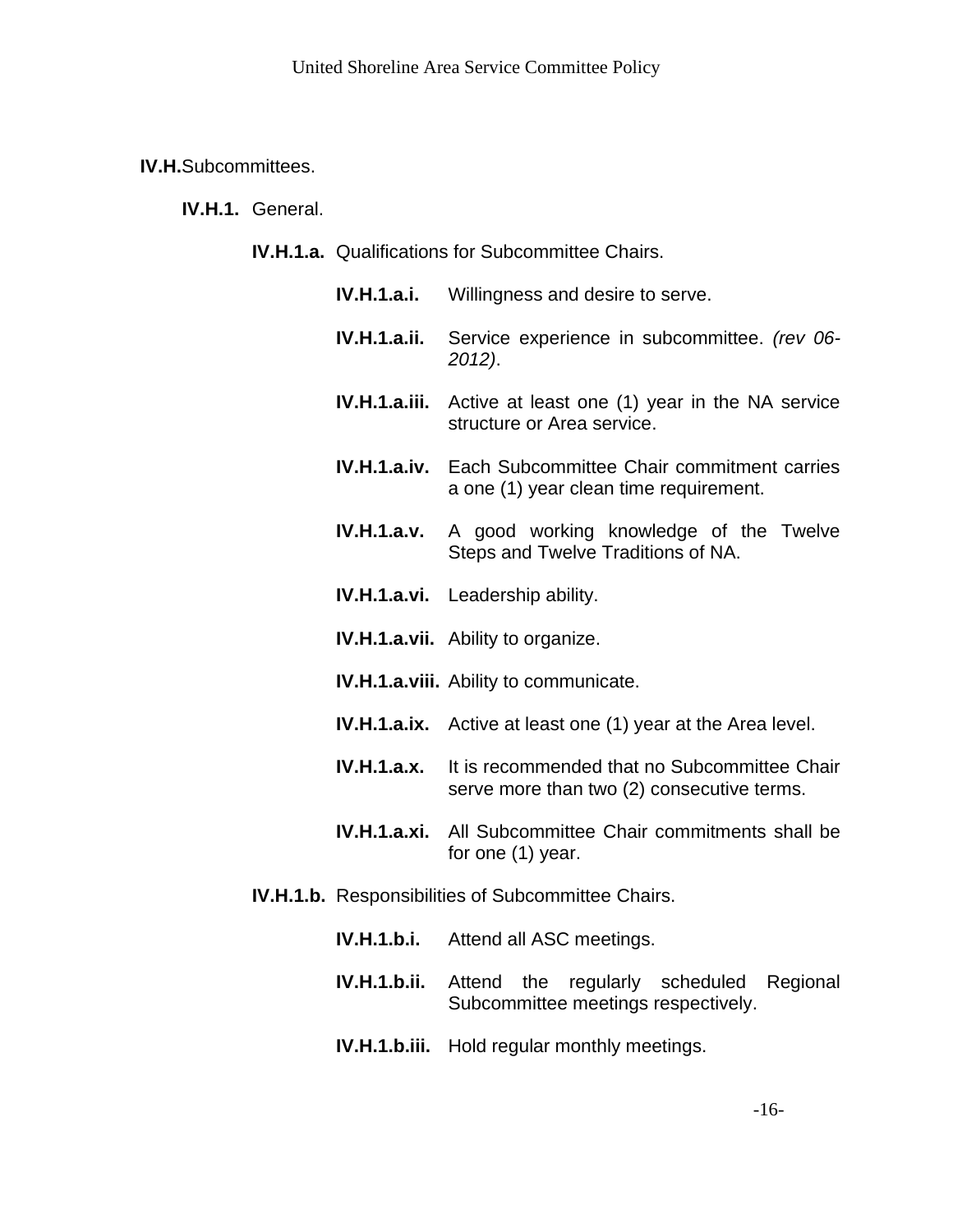- **IV.H.1.b.iv.** Submit and distribute monthly written reports to the ASC and that all standing Area Subcommittees distribute copies to all GSRs in attendance at the ASC. *(rev 03-04-2012)*.
- **IV.H.1.c.** It is suggested that each Subcommittee submit, in writing, any plans of their activities for approval by the ASC.
- **IV.H.1.d.** It is suggested that each Subcommittee hold annual *(rev 07- 2012)* workshops to promote awareness of how they function and serve within the fellowship and participate in ASC workshops and learning days.
- **IV.H.1.e.** Each subcommittee shall submit itemized receipts to the Treasurer for reimbursement.
- **IV.H.2.** Hospitals and Institutions (H & I).
	- **IV.H.2.a.** A description of the function of this Subcommittee can be found in A Guide to Local Services in Narcotics Anonymous.
	- **IV.H.2.b.** A handbook pertaining to this Subcommittee is available from the Literature Committee.
- **IV.H.3.** Public Relations (PR).
	- **IV.H.3.a.** A description of the function of this Subcommittee can be found in A Guide to Local Services in Narcotics Anonymous.
	- **IV.H.3.b.** A handbook pertaining to this Subcommittee is available from the Literature Committee.
- **IV.H.4.** Literature.
	- **IV.H.4.a.** A description of the function of this Subcommittee can be found in A Guide to Local Services in Narcotics Anonymous.
	- **IV.H.4.b.** A handbook pertaining to this Subcommittee is available from the World Service Office.
- **IV.H.5.** Activities

The purpose of the Subcommittee is to organize and host activities throughout the year. This Subcommittee is self-supporting but will submit an annual budget for rent. The Activities Subcommittee shall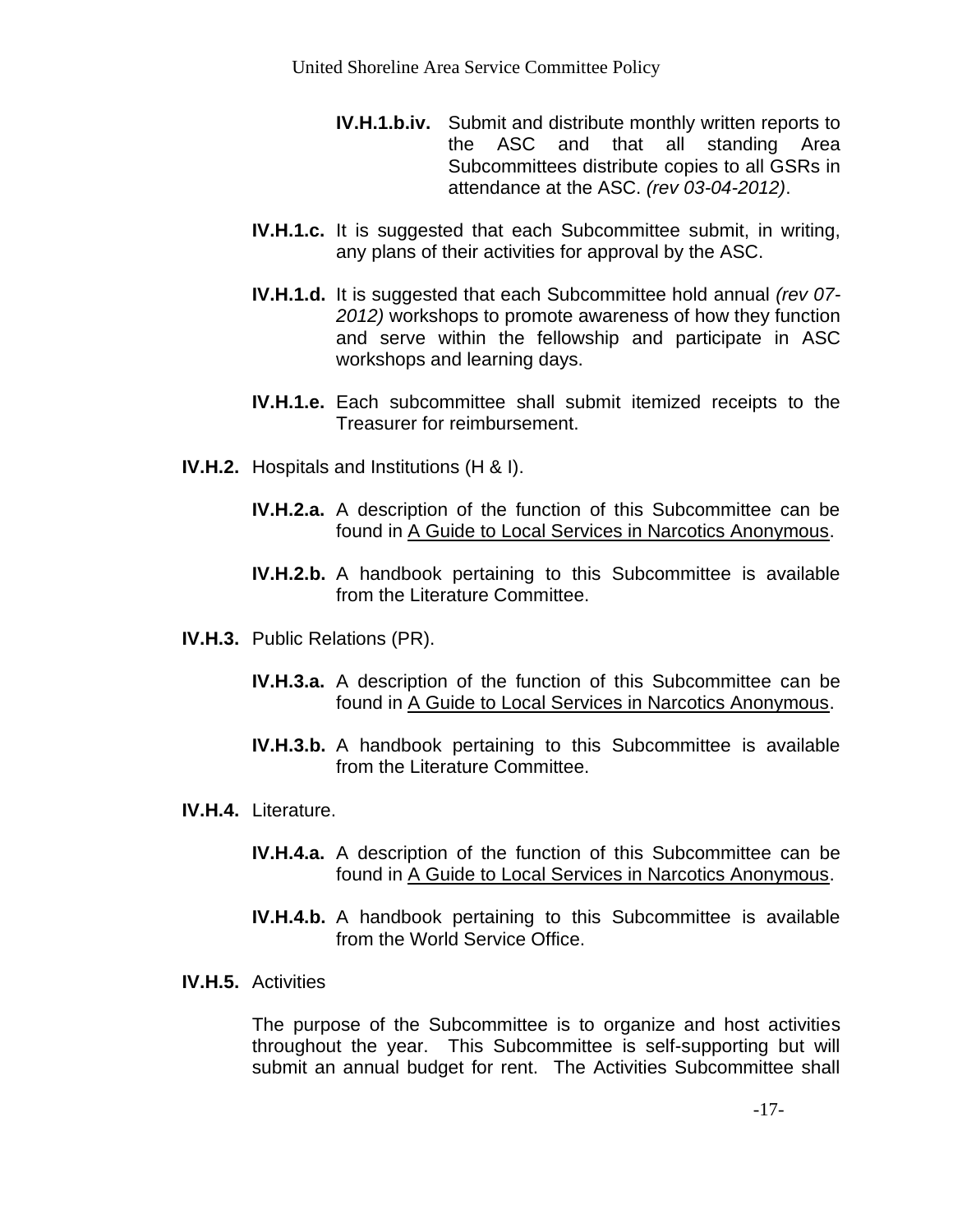maintain a checking account. Two signatures shall be required on the account. The Subcommittee shall make available for review the most recent reconciled bank statement at each ASC meeting and shall include all financial activity in its monthly report to the ASC. *(rev 01-20- 2013)*

## **V. Financial Policy.**

**V.A.** Fiscal year and month.

The ASC shall keep its accounts on the basis of a fiscal year beginning April 1 and ending on March 31.

**V.B.** Budgets.

The Executive Committee, the RCM and each Subcommittee, shall prepare an annual budget. Each budget shall include the previous year's approved budget amounts and any expenditures to date. The budget shall be submitted to the ASC at the January meeting. The Activities Subcommittee is self-supporting and does not need to submit a budget. *(rev 01-20-2013).*

**V.C.** Prudent Reserve.

The ASC shall have a prudent reserve of \$1,200.00.

**V.D.** Disbursements.

The Treasurer shall make disbursements for specific line items of approved budgets as the need arises, but no monies will be disbursed without a receipt. The treasurer shall also make disbursements at the specific direction of the ASC.

- **V.E.** The Treasurer shall prepare a monthly financial statement, in writing, showing all receipts and expenditures for the fiscal month and the fiscal year to date for the Executive Committee, the RCM and each Subcommittee.
- **V.F.** Fund Flow

Prior to the close of each fiscal month, the Treasurer shall determine fund flow. The following are the calculations that will determine fund flow: a) add income to current month's opening balance, b) subtract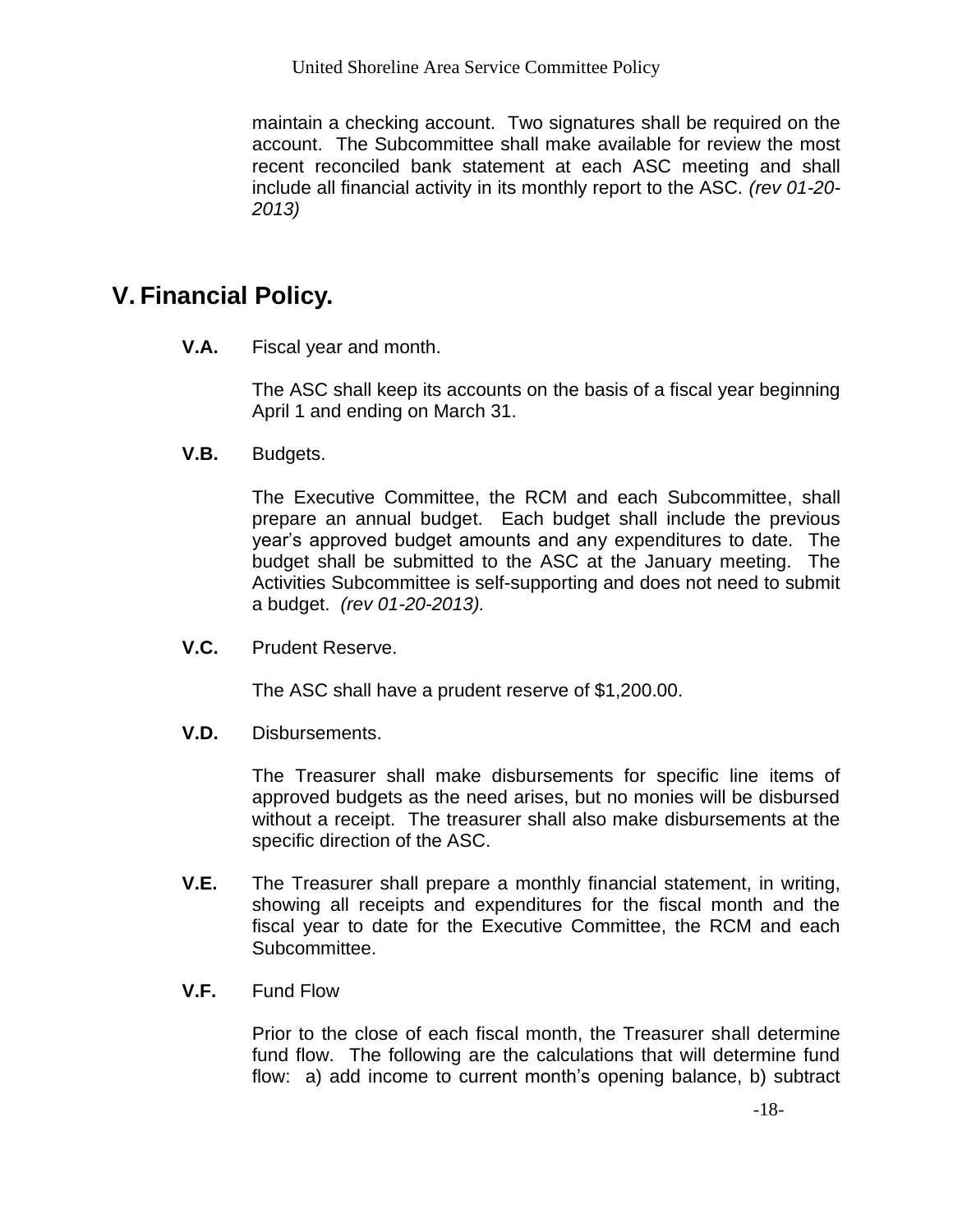any expenditures (see also IV.B.5.1) made during the month, and c) if the result of these calculations exceeds the prudent reserve figure, the excess will be donated to the RSC.

- **V.G.** Personal Checks.
	- **V.G.1.** If, for any reason, a check is returned unpaid to the USANA checking account, the Treasurer will contact the person whose account the check was drawn on and inform that person that restitution, including any applicable bank service fees, must be made by the next ASC meeting.
	- **V.G.2.** Money orders only will be accepted from that person and the group or committee that person represented for one (1) full year from the date the check was returned.

# **VI. Keys**

- **VI.A.** The ASC will be responsible for two (2) keys to the meeting place. The Chair and the Coffee Maker will each hold one (1) key. The Chair may designate responsibility to another Executive Committee member or Subcommittee Chair.
- **VI.B.** The ASC Chair shall hold the key the post office box unless the ASC Chair delegates the responsibility to another ASC member.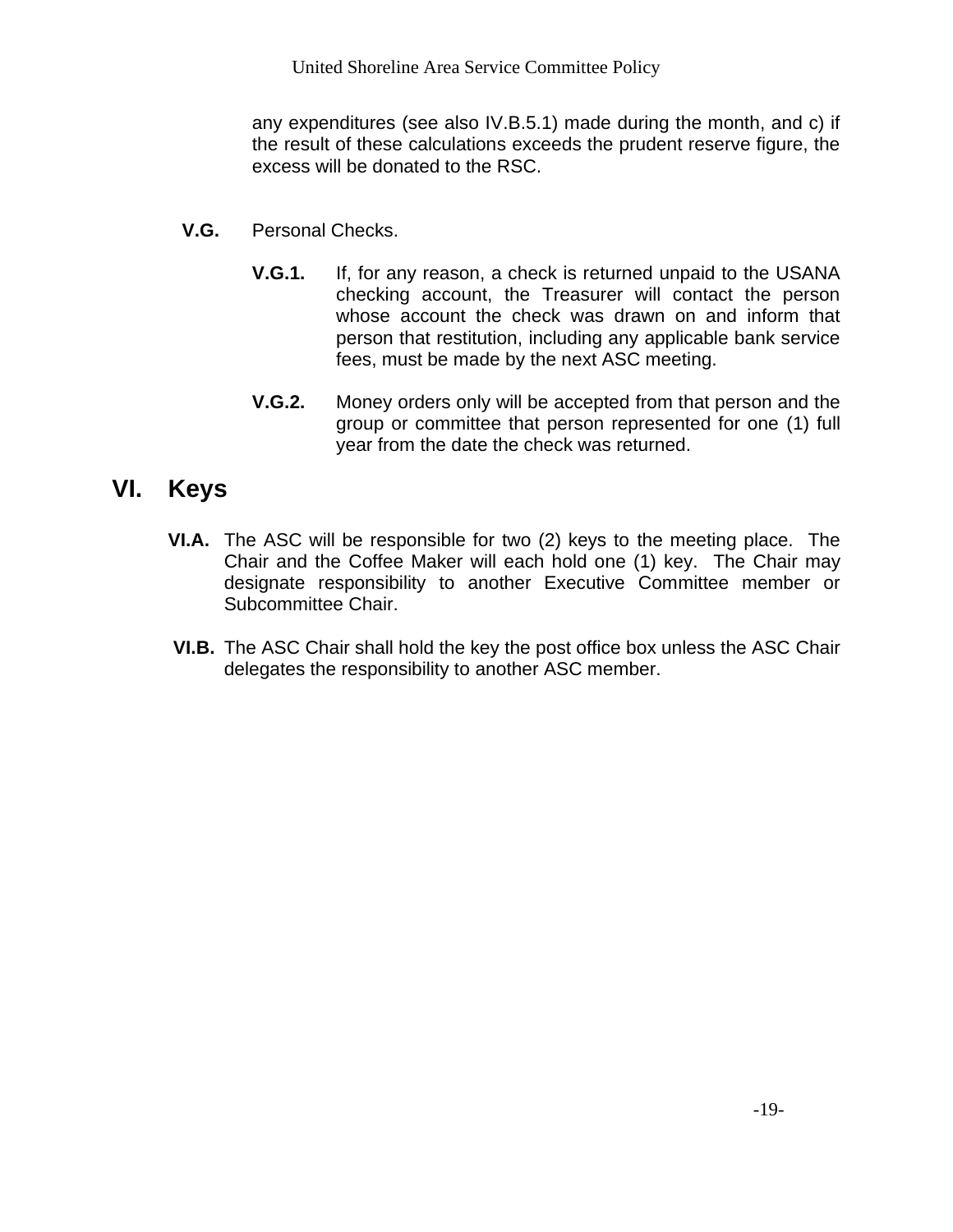# **INDEX**

| Abstention                                                          | 5              |
|---------------------------------------------------------------------|----------------|
| Abstention, Excessive                                               | 5              |
| <b>Activities Subcommittee</b>                                      | 17             |
| <b>Ad Hoc Committees</b>                                            | 2              |
| Alternate Regional Committee Member Responsibilities/Qualifications |                |
| Alternate Treasurer Responsibilities/Qualifications                 |                |
| Area Schedules                                                      |                |
| <b>Budgets</b>                                                      | 3, 11<br>18    |
| <b>CAR</b>                                                          | 7              |
| <b>Cash Transactions</b>                                            | 12             |
| <b>Chair Responsibilities/Qualifications</b>                        | 9              |
| <b>Change Policy</b>                                                | 5              |
| <b>Checking Account, Area Service Committee</b>                     | 2, 8, 13       |
| Coffee Maker Responsibilities/Qualifications                        | 15             |
| <b>Disbursements</b>                                                | 18             |
| Elections                                                           | 1, 4           |
| <b>Escrow Accounts</b>                                              | 13             |
| <b>Executive Committee Responsibilities/Qualifications</b>          | 8              |
| <b>Financial Policy</b>                                             | 18             |
| <b>Financial Statement</b>                                          | 18             |
| <b>Fiscal Year</b>                                                  | 18             |
| <b>Flyers</b>                                                       | 4              |
| Format                                                              | 3, 4           |
| Function                                                            | $\mathbf{1}$   |
| <b>Function Attendance</b>                                          | 8              |
| <b>Fund Flow</b>                                                    | 18             |
| <b>Group Representation</b>                                         | $\overline{2}$ |
| Groups, New                                                         | $\overline{4}$ |
| Hospitals and Institutions Subcommittee                             | 17             |
| <b>Inclement Weather</b>                                            | 3              |
| Key, Meeting Place                                                  | 19             |
| Key, Post Office Box                                                | 19             |
| <b>Learning Days</b>                                                | $\overline{2}$ |
| Literature Subcommittee                                             | 17             |
| <b>Meeting Time</b>                                                 | 3              |
| Monday Holiday                                                      | $\overline{3}$ |
|                                                                     |                |

-20-